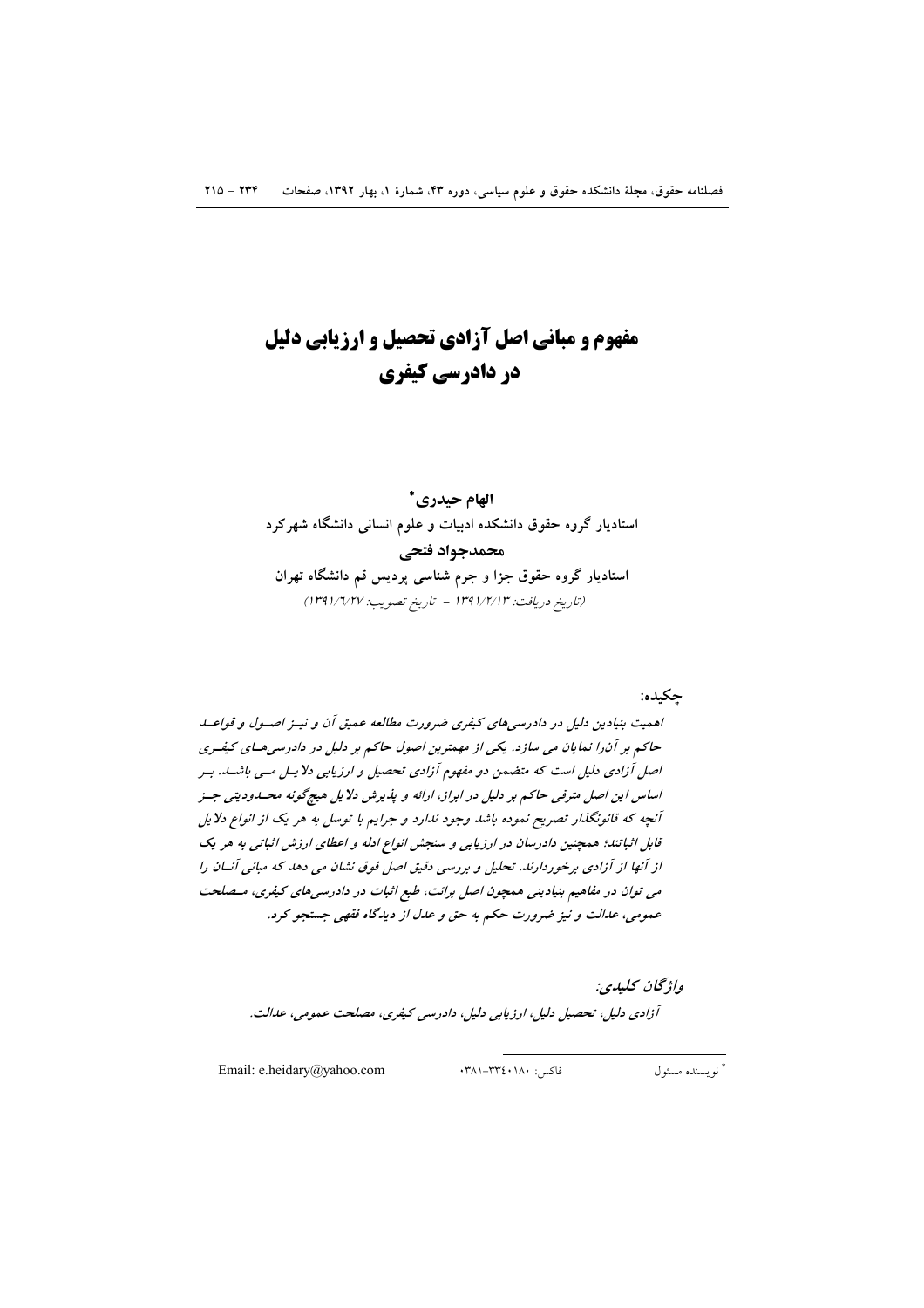#### مقدمه

هدف در دادرسی های کیفری، کشف حقیقت و شناسایی متهم واقعی است و دلیـل ابـزاری برای دستیابی به این حقیقت و اثبات آن میباشد. از این رو، دور از واقــع نیــست اگــر دلیــل را محوریترین مسئله دادرسی کیفری بدانیم. دلیل فی نفسه هدف دادرسی نیست امـا مهمتـرین ابزاری است که به کمک آن کشف حقیقت صورت می پذیرد و از ایــن طریــق عــدالت جــاری میگردد. اهمیت بنیادین دلیل در دادرسیهای کیفری به لحاظ ارتباط تنگاتنگی که بـا هــدف و آماج نهایی دادرسی کیفری دارد، ضرورت مطالعه عمیق دلیل و نیز قواعد حاکم بـر تحـصیل و ارزیابی آن(ا نمایان می سازد. یکی از مهمترین اصول حاکم بر دلیـل در دادرسـی هـای کیفـری اصل آزادی دلیل است که خود متضمن دو جنبه میباشـد: ۱- آزادی تحـصیل دلیـل ۲- آزادی ارزیابی دلایل. تشریح تفصیلی این اصل اساسی دادرسیهای کیفری و پرداختن به جنبـههـای مختلف آن و نیز ترسیم دقیق حدود و ثغور آن در این مختصر نمیگنجد؛ لذا در مقالــه حاضــر برآنیم که تا حد امکان به تبیین مفهومی این اصل، کاوش پیشینه و بررسی مبانی آن بپردازیم. بر همین اساس، مقاله حاضر را به دو مبحث تقسیم کرده در مبحث اول تحت عنـوان شناسـائـی اصل آزادی دلیل، مفهوم دلیل کیفری، مفهوم اصل آزادی ِ دلیل و حدود اختیار دادرس کیفـری در حوزه تحصیل، پذیرش و ارزیابی دلایل با رویکرد به نظامهای مختلف دلایل کیفری مطـرح خواهد شد. مبحث دوم مقاله حاضر را به بررسی مبانی اصول آزادی تحصیل و ارزیابی دلایـل اختصاص خواهیم داد و بر آنیم که مهمترین بنیانهای نظری، اندیشهها و قواعدی را که اصـول فوق ریشه در آن داشتهاند، بررسی نماییم.

# مبحث اول: شناسایی اصول آزادی تحصیل و ارزیابی دلیل ۱. مفهوم دليل کيفري

دليل در لغت به معناي «رهنمـا»، «رهبـر»، «رهنمـون» (دهخـدا، ١٣٧٢، ج ٧، صـص١٧٣٥ و ٩٧٣٦) و «گواه» و «نشان» (انصاف پور، ۱۳۷۳، ص٤٤٥) آمده است. در عالم حقوق، دلیل به هر وسـیلهای گفتـه می شود که در قانون پیش بینی شده و در مراجع قضایی سبب اقناع وجدان دادرس به حقیقت داشتن موضوع مورد ادعا گردد. در واقع اعتبار هر دلیـل از آن جهـت اسـت کـه بتوانــد در راه وصول به حقایق خارجی مفید واقع گردد و همین جنبه کاشفیت دلیل ایجاب می کند که خلاف آن**را همیشه بتوان اثبات کرد (کاتوزی**ان، ۱۳۸۶، ص۱۸). میتوان گفت که در حقوق هنگامی سخن از دلیل می شود که رویدادی هدایتگر حرکت عقل به سوی واقع شود؛ به بیان دیگر، هرگاه عقـل از نشانههایی بتواند به امری مجهول یی ببرد، آن «نشانه» را دلیل مـی گوینـد (تـدین، ۱۳۸۸، ص۲۰). دلیل در فقه نیز مبحث مورد توجهی بوده و در اصول فقه عنوان شده که دلیل چیزی است ک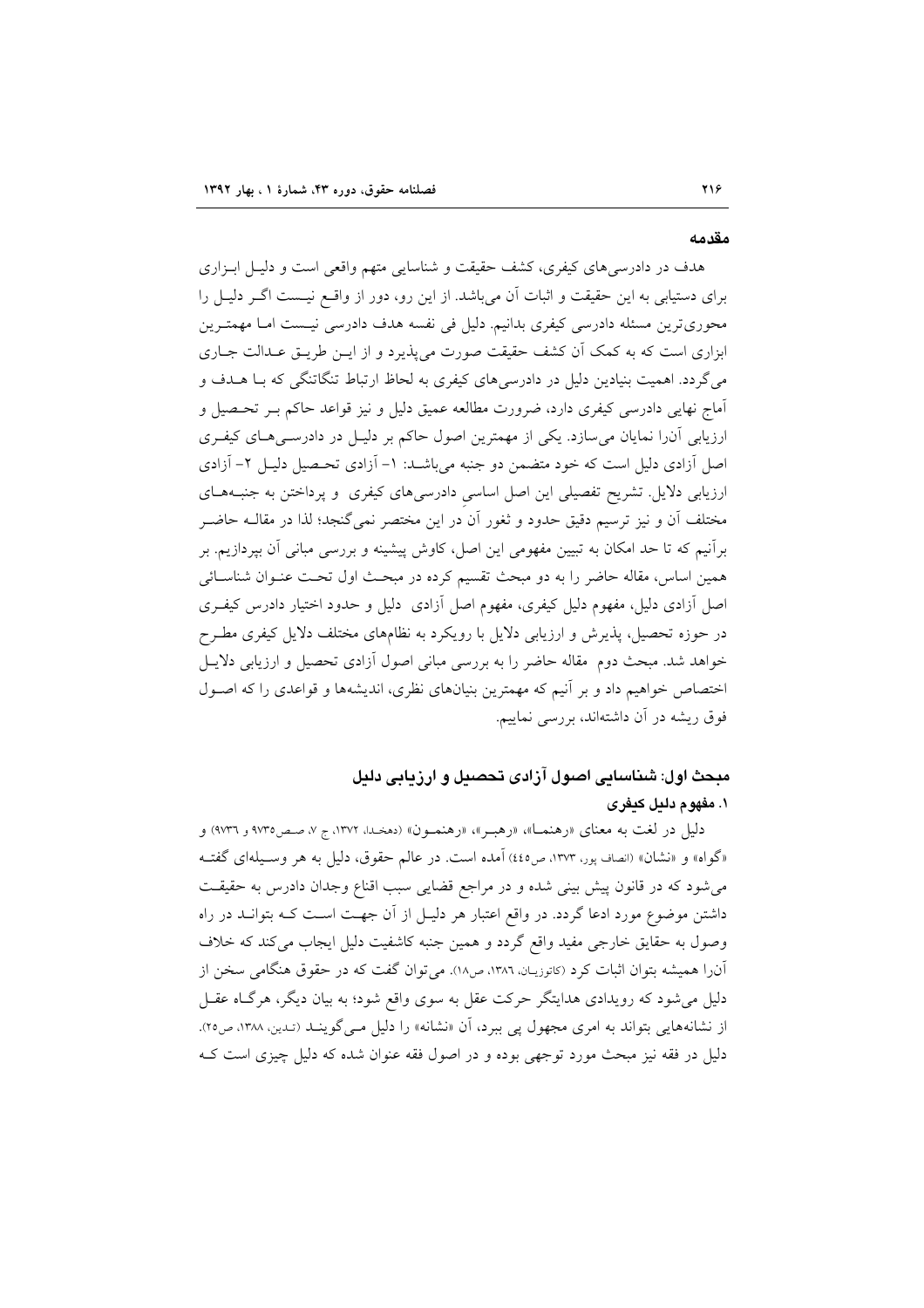امور مجهول را واضح و روشن میکند و برای کشف واقع و پــی بــردن بــه حکــم واقعــی پــا موضوعات احکام به کار میرود (محمدی، ۱۳۸۱، ص ۲۷۳).

مطالعه در متون و منابع قانونی ایران نشان میدهد که قانون أیین دادرسی کیفری ما تعریفی از دلیل ارائه نداده است. تنها تعریفی که از دلیل در قوانین ایران ارائه شـده اسـت، مربـوط بـه قانون آیین دادرسی مدنی می باشد که در ماده ۱۹٤ دلیل را این گونه تعریف کرده است: «دلیـل عبارت از امری است که اصحاب دعوا برای اثبات یا دفاع از دعوی به آن استناد مــیiماینــد». ` آنچه که از تعاریف مذکور، بدست می آید این است که دلیل ابزاری است کـه بایـد بـرای یـک هدف مشخص استفاده گردد. در واقع دلیل وسیلهای اثبات کننده است که بـا بـهکـارگیری آن، صحت یا بطلان موضوع مورد ادعا برای دادرس آشکار میگردد. همچنین به نظر مـ<sub>ـی</sub>رســد در تعاریف مربوط به دلیل، یک عنصر هدف نیز نهفته است. به ایــن ترتیـب کــه دلیــل، وســیلهای است که با هدف معینی مورد استفاده قرار میگیرد و آن اثبات یا ایجاد قناعت وجدانی در ذهن دادرس درخصوص موضوع معینی است و لذا میبایست، مـوارد ارائـه شـده بـه عنـوان دليـل، توانایی و استعداد اثبات موضوع و ایجاد قناعت وجدانی را داشته باشند. پس می توان گفت ک توانایی اثبات موضوع مورد ادعا در یک پرونده، عنصر اساسی هر وسیلهای است بـرای اینکـه شايسته عنوان «دليل» گردد.

با توجه به آنچه گذشت، می توان دلیل را بهطور عام این گونه تعریف نمود: هر وسیلهای که توسط اصحاب دعوی برای روشن شدن امر مجهولی ارائه میگردد و توانایی ایجاد قناعت وجدانی در ذهن دادرس را نسبت به حقیقت موضوع مورد ادعا دارد. همچنین در تعریف دلیل در امور کیفری می توان چنین گفت: «هر وسیلهای که برای اثبات جرم و انتساب آن به مـتهم و یا نفی اتهام و با هدف کشف حقیقت مورد استفاده قرار می گیرد».

۱. به لحاظ تطبیقی، در حقوق انگلستان دو واژه Evidence و Proof دارای معانی نزدیک به هم و معادل دلیل بهکـار رفتـه است. Evidence دلیلی است کـه بـرای اثبـات و دفـاع از دعـوا بـه کـار مـیرود و Proof بـه معنـای عـام دليـل اسـت (Henry&Garner, 1990, p.1215) حقوقدانان این کشور نیز دلیل را به شیوههای مختلفی تعریف کردهاند. گـرین لیـف (Greenleaf) دلیل را به این ترتیب تعریف میکند: «واژه دلیل شامل همه ابزارهایی است که بهوسیله آن هر موضـوع مـورد ادعا، كه حقيقت آن در معرض تحقيق قرار مي گيرد، اثبـات شـده يـا بطـلانآن ثابـت گـردد».(Greenleaf , 1852, p.1) کروس(Cross) درخصوص ادله چنین می گوید: «دلایل یک موضوع آنهایی هستند که گرایش به اثبات آن دارند؛ چیزهایی که می توانند یک محقق را از وجود آن موضوع مطمئن سـازند (Cross, 1967, p.1). نهایتـاً فرهنگ بلـک ( Black's law dictionary) دلیل را چنین تعریف می(ماید: «هر قطعهای از مدرک یا دادههای اثبات کننده که قانوناً توسط طرفین به محکمه ارائه شدهاند، تمام ابزارها، شهود، اسناد، مدارک و … با هدف ایجاد اقناع در اذهان دادگاه یا هیأت منصفه، همــه ابزارهــایی کــه بهوسیله آن هر موضوع مورد ادعا که حقیقت اَن به تحقیق سـپرده شـده، اثبـات مـیشـود یـا بطـلان اَن ثابـت مـیگـردد...» (Henry&Garner, op.cit, p.498)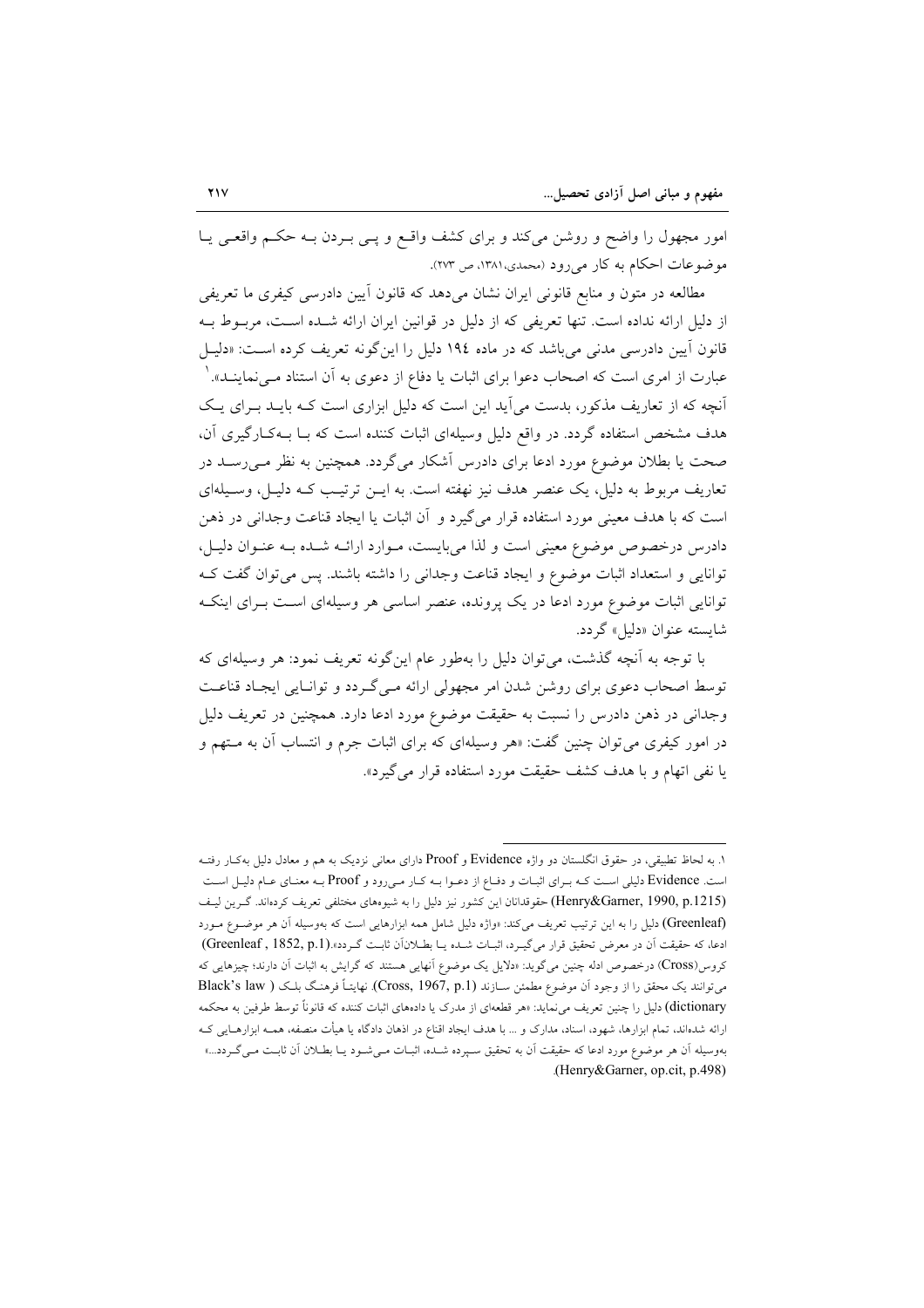### ۲. آزادی تحصیل و ارزیابی دلایل

همانطور که ذکر شد، مفاهیم آزادی تحصیل و ارزیابی دلیـل معمـولاً ذیـل عنـوان «اصـل آزادی دلیل» جمع میگردند. به بیان بهتر، در بطن عبارت «اصل آزادی»، مفهوم آزادی تحـصیل دلیل و آزادی ارزیابی آن نهفته است. بررسی مفهوم و محتوای اصول مــذکور ایــن نکتــه را بــه روشنی آشکار خواهد کرد که این دو اصل مکمل هم و همچون دو روی یـک سـکه هــستند و به همین لحاظ وجود هر دوی آنها در یک نظام دادرسی کیفـری ضـروری اسـت بـرای اینکـه بتوان آن نظام دادرسی را مجری اصل آزادی دلیل دانست.

١- ٢. آزادي تحصيل دليل

کشف حقیقت که آماج و هدف اصلی دادرسی های کیفری و لازمه اجرای صحیح قــوانین کیفری می باشد، تنها با رعایت دو اصل آزادی تحصیل و پذیرش دلایـل وآزادی ارزیــابی آنهــا امکان پذیر می باشد. آنچه از اصل آزادی تحصیل و پذیرش دلایل مدنظر است، این است ک در ابراز دلیل اساسـاً هـیج محـدودیتی جـز آنچـه کـه بعـضاً قانونگـذار یــا رویــه قــضایی (در كشورهايي كه رويه قضايي نقش بنيادين در نظام حقوقي اعمال مي كند) پيش بيني كرده است، وجود ندارد. در امور حقوقي، ادله اثبات دعوا محدود و از سوى قانونگذار احـصا شـده اسـت. مسلماً پذیرش و اعمال چنین روشی در دعــاوی کیفــری، مبــارزه مــؤثر علیــه بزهکــاری را بــا مشکلاتی مواجه میسازد (آشوری، ۱۳۸۳، ج ۲، ص۲۲۲). چنین اسـت کـه در دعـاوی کیفـری اصـل آزادی تحصیل دلیل پذیرفته شده است. اصلی که هم متهم و هم جامعه از آن بهره می گیرند. به این ترتیب که متهم برای رفع اتهام از خود نیاز ندارد که دلایل خاص از قبل احـصا شــدهای را ارائه نمايد؛ او مي تواند به هر دليل جهت رفع اتهام از خود استناد جويد. جامعه نيز از اين اصل بهرهمند مي گردد. در واقع، برخلاف امور حقوقي يا مدنى كه اثبات اعمال حقـوقي (قراردادهــا، عقود یا ایقاعات) به شرایط و قالبهای معینی نیاز دارد، در امور کیفری، غالباً وقـایع مجرمانــه متنوع و نامحدود بوده و انتساب آنها به متهم و در پوشش قالب قانونی قرار دادن رفتار مرتکب و انطباق واقعه به مرتکب مستلزم دلیل و اثبات است و با توجه بـه ایــن دشـواری، اصـل ایــن است که جرایم با هر نوع دلیلی قابل اثبات میباشند (گلـدوزیان، ۱۳۸٤، ص۳۳). بنابراین نــوع دلایــل قابل ارائه در یک دادرسی کیفری، به هیچ وجه از سوی قانونگذار مشخص نمی گـردد. بــا ایــن حال محدودیتهایی بر اصل مذکور وارد است که عموماً در جهت حمایت از حقوق فردی در مقابل مصالح عمومی و ایجاد توازن و تعادل میان قدرت عمومی و آزادیهای فـردی ایجـاد و مطرح گشتهاند که برای نمونه میتوان از عدم امکان استناد به دلایل نامشروع از قبیل هیپنوتیزم، دروغ سنج و یا سروم حقیقت و نیز بطلان ادلهای اشاره نمود که علی رغم مشروع بودن نوع آن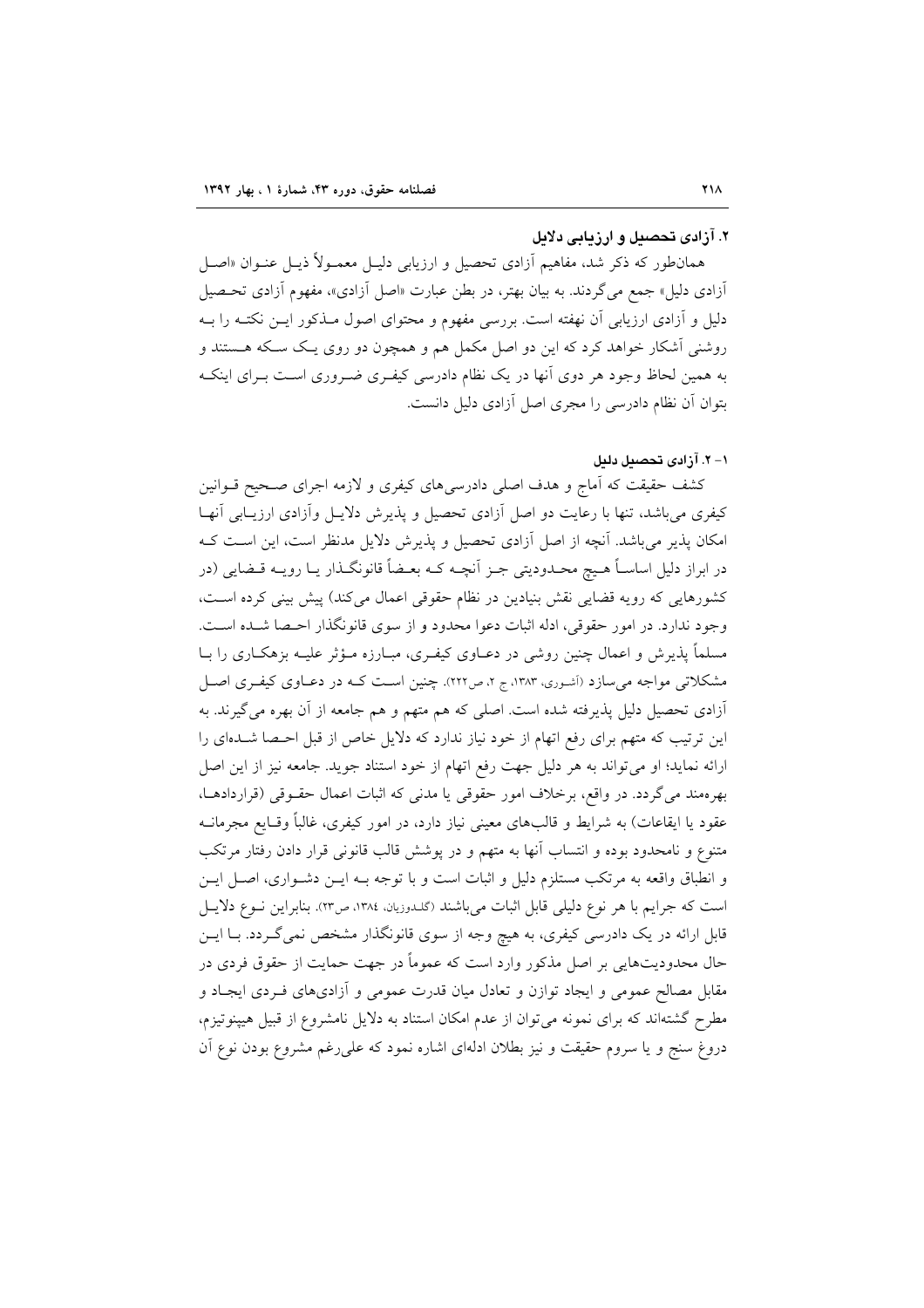از طرق نا مشروعی تحصیل گشتهاند. بهعلاوه در حقـوق مـا کـه مبتنـی بـر فقـه شـیعه اسـت محدودیتهای خاصی نیز در این زمینه وجود دارد. از جمله اینکه با توجه بـه حاکمیـت نظـام دلایل قانونی در حدود، نوع ادله قابل ارائه به دادرس و قابل ارزیـابی از سـوی او محـدود بـه مواردی است که در قانون مورد اشاره قرار گرفته است. ٰ

#### ۲-۲. آزادی ارزیابی دلیل

از سوی دیگر آزادی تحصیل دلیل مکمل اصل دیگری تحت عنـوان آزادی ارزیـابی دلیـا است که به موجب آن دادرس در کمال آزادی، ارزش ادله ابرازی را ارزیابی نمـوده و براسـاس ان حکم صادر میکند. در اینجا نیز بین امور حقوقی و کیفری تفاوت وجود دارد. اقناع دادرس حقوقی می بایست، صرفاً از دلایل احصا شده در قانون ارائه شده به وی حاصل گردد. همچنین هرگاه امر ادعایی از اموری باشد که به موجب قانون، اثبات آن مستلزم ارائه دلیل ویژهای باشد، تنها در صورت ارائه آن دلیل است که وجدان دادرس، قانوناً می تواند و باید اقناع گـردد (تـدین. پیشین، ص٢٧). این درحالی است که قناعت وجدان دادرس در امور کیفری می تواند مبتنی بر هـر دلیلی باشد؛ به این لحاظ که در امور کیفری ادله احصا نمیشوند. در واقع، بـر اسـاس اصـل آزادی ارزیابی دلیل، دادرس جهت صدور حکم و تصمیمگیـری نهـایی در بررسـی، تحلیـل و تعیین ارزش اثباتی هر یک از ادله ارائه شده، آزاد است و در کمال آزادی ارزش ادله اثبـاتی را مورد سنجش و ارزیابی قرار داده و در صورت حصول اقناع وجدانی رأی خواهد داد. بــه ایــن ترتیب ارزش اثباتی دلایل نیز، هرگز از قبل و توسط قانونگذار تعیین نخواهـد گــشت. بـا ایــن وجود، أزادي دادرس در ارزيابي ادله نيز تـابع اصـول و قواعـد خاصـي اسـت كـه از اسـتبداد قضایی پیشگیری خواهد نمود از قبیل اینکه دادرس نیز نمیتواند اقناع وجدانی خود را بـر هـر دلیلی اگر چه نا مشروع بنا نهد. ضمن اینکه ضرورت مستند و مستدل بودن حکم صادره را نیز می توان قیدی بر این آزادی دادرس دانست.

١. در حقوق انگلیس نیز اصل آزادی تحصیل دلیل پذیرفته شده است و در عین حال حقوقـدانان انگلیـسی از اصـلی بــه نــام «ارتباط» (Relevance) نام می برند که دامنه اصل آزادی تحصیل دلیل را محدود مـی نمایـد. بـه ایـن ترتیـب کـه در حقـوق انگلیس آزادی تحصیل دلیل به این مفهوم است که همه ادله در دسترس، که به طور منطقی با موضوعات مـورد بحـث مـرتبط می باشند، پذیرفته می گردد. بنابراین ارتباط منطقی از شرایطی است که جهت پذیرش دلایل ارائه شده می بایست وجود داشته .(Eggleston, 1980, p.678)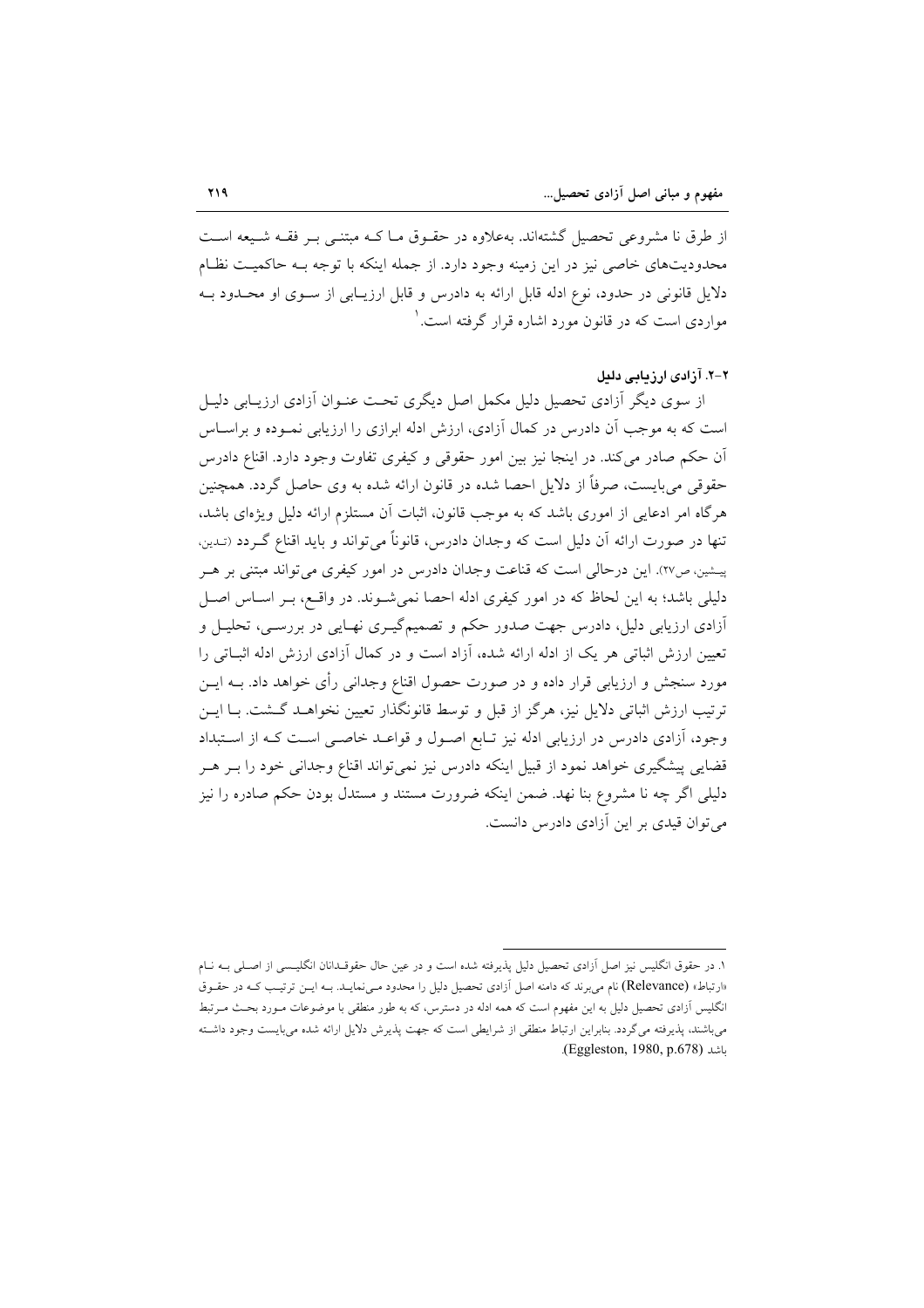۳– حدود اختیار دادرس در تحصیل، پذیرش و ارزیابی ادله کیفری با رویکرد به نظامهای مختلف دلايل كيفرى

تعیین حدود اختیار دادرس کیفری در زمینه تحصیل، پذیرش و ارزیابی دلایل و نیز حــدود اختیارات طرفین یک پرونده کیفری یعنی دادستان، مـتهم و وکیـل وی در تمـسک بــه دلایـل مختلف، همواره متأثَّر از دو جريان فكرى بوده است: ١– انديشه دليل قانوني و ٢– انديشه دليل معنوی. این جریانات فکری در پیدایش نظامهای مختلف دلایل کیفـری کـه تـاکنون در سـطح جهان تجربه شدهاند، نقشی اساسی ایفا کردهاند. مطالعات تاریخی نشان مـی دهنـد کـه دلایـل کیفری تاکنون چهار مرحله را سپری کـردهانــد کــه عبارتنــد از: دوره دلايــل آزاد، دوره دلايــل قانونی، دوره دلایل معنوی یا اقناع وجدان قاضی و دوره دلایل علمی. میزان اختیار دادرسان در تحصیل و ارزیابی دلایل کیفری در هریک از این ادوار مختلف دلایل اثباتی بر حسب اندیـشه غالب در آن، متفاوت بوده است. در اولین دوره از ادواری که دلایل اثباتی به خود دیدهاند و به دوره دلایل آزاد، شهرت دارد، تعیین دلیل اثبـاتی و ارزش آن بـستگی کامـل بــه نظـر حکــام و رؤسای قبایل داشته و اختیارات آنان در این مورد بی حد و مرز بوده است (گلدوزیان، ۱۳۷٤، ج ۱. صص٦ و ٧). در واقع در اين دوره از آزادي تحصيل دليل به مفهوم امكان استناد متهم به هر دليلي جهت دفاع از خود خبری نبوده است و در مقابل حاکم به نحو نامحدود و بـدون هـیچ قیـد و شرطی ارزیابی آزادانهای را از دلایل تعیین شده از سوی خود به عمل میآورده است.

پس از دوره دلایل اَزاد، نظام دلایل قانونی پا به عرصه دادرسیهای کیفـری مـیگـذارد. در این نظام قانونگذار، پیشاپیش دلیل یا دلایل قابل قبول و ارزش اثبـاتی آنهـا را تعیـین نمـوده و دادرس را موظف می نماید که در صورت مطرح شدن دلیـل یــا دلایــل از قبــل تعیــین شــده و صرفنظر از اعتقاد درونی خود حکم محکومیت متهم را صادر نماید و «درصـورت عــدم ارائــه دلایل موردنظر مقنن، قاضی مکلف به تبرئه متهم است و حق ندارد به دلیل دیگر استناد کنـد» (أشوري، ١٣٨٣، جلد٢، ص٢٣٣). «قاضي بايد طبق دلايل پيش بيني شده در قانون رأي بدهد، هر چنــد به وقوع جرم و انتساب أن به متهم يقين نداشته باشـد» (آخونـدي، ١٣٧٩، ج ٤، ص٣٨٣. بــا گذشــت زمان و همزمان با پذیرش اصل برائـت، نظـام دلایـل معنــوی کــه از آن بــا عنــوان روش اقنــاع وجدانی قاضی نیز یاد می شود، جایگزین سیستم دلایـل قـانونی گردیـد. در ایـن نظـام، یقیـین درونی قاضی ملاک قضاوت اوست. دادرس در کمال آزادی، دلایل را مورد ارزیابی قــرار داده، در پذیرش یا عدم پذیرش آنها آزاد است و محـدود بــه دلایــل از پــیش تعیــین شــده توسـط قانونگذار نمی باشد. براین اساس «قاضی باید کیفیت اطلاعات و دلایل اثباتی و شواهد ابرازی را در اعماق ضمیر روشن خود مورد تجزیه و تحلیل و ارزیـابی دقیـق قـرار دهـد و از داوری و جداني خود نتيجه گرفته و اظهارنظر نمايد» (پيماني، ١٣٥٦، صص١ور ١٦).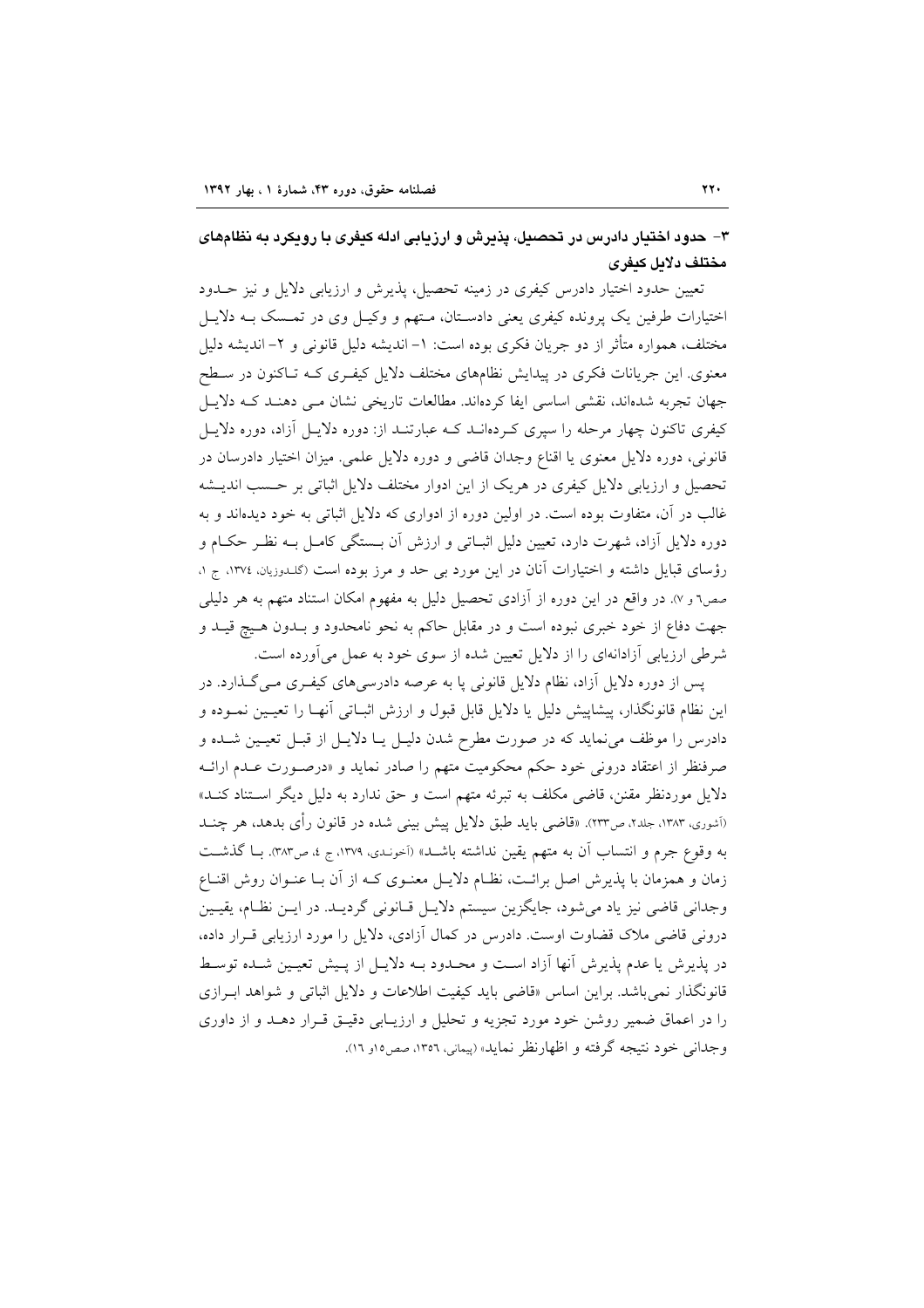در حال حاضر نیز پیشرفتهای شگفتآور علوم و فنون بشری و کاربرد وسایل و امکانات علمی و آزمایشگاهی برای کشف حقیقت موجب پیش بینی نظام دلایل علمـی در آینـده شـده است. با این همه می توان گفت که علی رغم ویژگیهای خاصبی کـه دلایـل علمـی دارنـد، در نهايت دادرس محكمه پس از ملاحظه و بررسی نتايج تحقيقات و اقــدامات بــهعمــل آمــده بــا ملاک و معیار اقناع وجدانی خود تصمیم میگیرد. لذا این عقیده وجود دارد که دلایل علمی در واقع جلوهای از نظام دلایل معنوی است. در کـل از مطالـب گفتـه شـده، بـه وضـوح آشـکار میگردد که ریشههای اصل آزادی تحصیل و ارزیابی دلیل به مفهوم موردنظر در ایــن مقالــه در نظام دلایل معنوی متولد گشته و تکامل یافتـه اسـت. بـر ایـن اسـاس مـیتوان گفـت کـه در نظامهای دادرسی که از سیستم دلایل معنوی پیروی میکننـد، دادرس از اختیـار گــستر دهای در خصوص دليل و اثبات بهره مند است.

# مبحث سوم: مبانی اصل آزادی تحصیل و ارزیابی دلیل در دادرسی کیفری

واژه مبانی جمع مبنا است. مبنا در لغت بنیـان و اسـاس چیــزی را گوینــد (معـین ١٣٧١، ج ٣، ص٣٧٧). در اصطلاح حقوقي، مبنا عبارت است از اصل يا قاعدهاي كلي كه نظام حقوقي مبتنـي بر آن باشد و قواعد و مقررات حقوقی براساس آن وضع شود (دفتر ممکـاری حـوزه و دانــشگاه، ١٣٧٦، ص١٦٩). در تعریفی جامع تر می توان مبنا را دیدگاهها، نظریهها و بنیانهای نظری دانست کـه در جهت اثبات وجود، لزوم يا صحت يک پديده ارائه مي شوند.

در واقع أنچه از بررسی مبانی اصل آزادی تحصیل و ارزیابی دلیل مدنظر است، شـناخت ریشهها و بنیانهایی است که اصول مذکور از آنجا نشأت گرفتهاند. منظور از طرح بحث مبـانی اصول آزادی تحصیل و ارزیابی دلیل در امور کیفری در واقع جستجوی پاسخ این سؤال است که اساساً چرا میبایست تحصیل و پذیرش دلیل در دادرسی۵ای کیفری و همین طور ارزیـابی دادرس از ادله مطروحه در نزد وی آزاد باشد. به این ترتیب در بحث مبانی این اصـول چرایـی و فلسفه وجودي أنها مدنظر است.

قبلاً به مناسبت، متذکر این نکته شدیم که این دو اصل مکمل هم و همچون دو روی یک سکهاند. دراینجا بیان این نکته ضروری است که علی(غم اینکه این دو اصل مکمل همدیگرنـد ولی ریشه در بنیانهای متفاوتی دارند. در حالیکه مبانی اصل آزادی تحصیل و پذیرش دلیـل را عدالت و مصلحت جامعه تشکیل میدهند؛ آزادی ارزیابی دلیـل ریــشه در اصـل برائـت و نیــز طبیعت اثبات در امور کیفری دارد. در این مبحث علاوه بر بررسی مبانی مـذکور، بــا توجــه بــه ریشه داشتن قوانین و مقررات ما در فقه اسلامی، مبانی فقهی اصول مذکور را نیز مورد بررســی و مطالعه قرار خواهیم داد.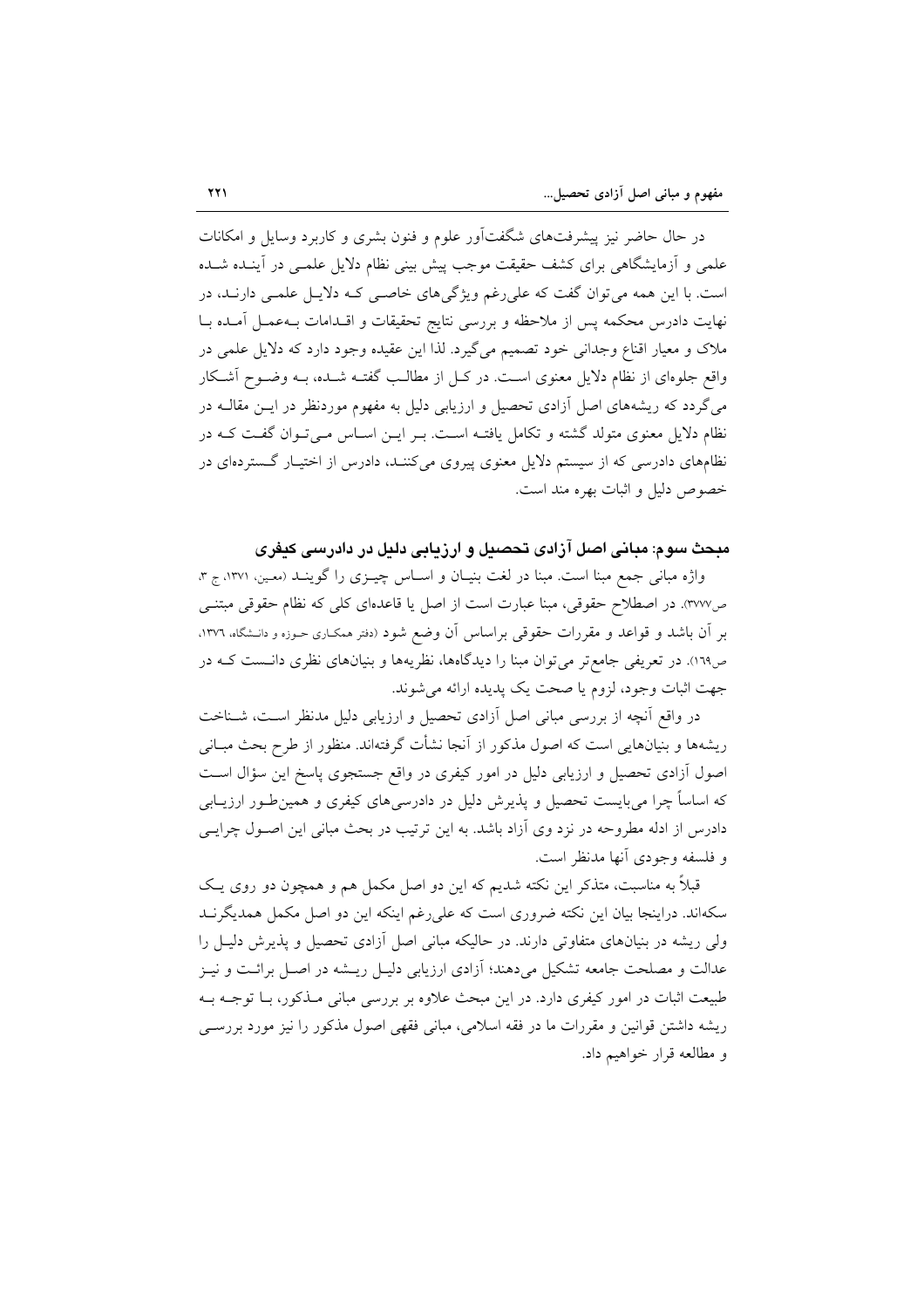### ١. مبانی اصل آزادی تحصیل و پذیرش دلیل

آنچنان که گذشت، اصل آزادی تحصیل و پذیرش دلیـل متـضمن آزادی طـرفین پرونـده کیفری در توسل به انواع دلایل و آزادی دادرسان در تحصیل و پذیرش دلایل میباشـد. تعمـق در معنا و مفهوم این اصل، مبانی آن(ا آشکار میسازد. به نظر می رسد، مهمتـرین مبنـایی را کــه برای این اصل بنیادین حقوق دلایل وجود دارد، می توان مصلحت عمومی و نیز اجرای عـدالت دانست.

١-١. مصلحت عمومي

به نظر میرسد اعمال اصل آزادی تحصیل و پذیرش دلایل در امـور کیفـری بــهنحــوی در جهت ترجیح مصلحت عمـومی بـر منـافع فـردی اشـخاص جامعـه اسـت. در واقـع رویکـرد مصلحت عمومی بهطور عمده به عناصر اجتماعی موجود در انسانها نظر می کند و تلاش دارد که منافع آنان را در پرتو ملاکهایی تفسیر کند که راهنمای هر فرد عاقل و با وجدانی است ک میداند در این دنیا تنها زندگی نمی کند و باید رفتـارش را بـا منـافع دیگـران و خیـر همگـانی تطبيق دهد (راسخ، ١٣٨١، ص ١٢١).

مصلحت عمومی و منافع جامع وابسته به کشف جرایم و شناخت مرتکبان واقعـی جــرم و محکوم نمودن آنها است و وصول به چنین اهدافی نیازمند وجود و اجرای اصل آزادی تحصیل و پذیرش دلایل جهت تسهیل اجرای واکنش اجتماعی علیه بزهکاری در جامعه است. در واقع طبیعت امور کیفری اجرای اصل آزادی تحصیل دلیل را می طلبد. برخلاف امور حقوقی کـه بـه سبب طبع و ماهيت آن، طرفين مي توانند بهراحتي پيش از ايجـاد هرگونــه اختلافــي در روابــط خود، نسبت به تحصیل دلیل اقدام نمایند، در امور کیفری با یک عمــل غیرقــانونی و مجرمانــه مواجه هستیم که نظم عمومی جامعه را به هم زده است. لذا در ارتباط با این گونه اعمال، تصور این نکته که طرفین بتواند از قبل احتیاطات لازم را بهمنظور تحصیل دلیل بهعمل أورند، چندان منطقی به نظر نمی رسد (ولوجردی، ۱۳۷۲-۱۳۷۱، ص۱٥). به عبارت دیگر برخلاف امبور حقبوقی، در امور کیفری امکان تحصیل دلیل از پیش ممکن نیست.

از طرف دیگر، در دادرسی کیفری بیش از هرچیز دستیابی به واقعیت یـا حقیقـت مـادی مطلق مدنظر است و این منظور با بسنده کردن به تعدادی دلیل از پیش مشخص شـده و بـدون اجرای اصل آزادی دلیل هرگز تأمین نخواهد شد. بهعبارت دیگر، هرگاه دادرس کیفری را ملزم نماییم تا رأی خود را صرفاً با اتکا به یک تعداد دلایل محدود که ارزش اثباتی آنها نیز از پـیش تعیین شده است، صادر نماید، نمی توانیم در پایان دادرسی از این امر اطمینان حاصل کنیم ک دادرس توانسته است در طی دادرسی به حقیقت مادی دست پاید و به این ترتیب منصلحت و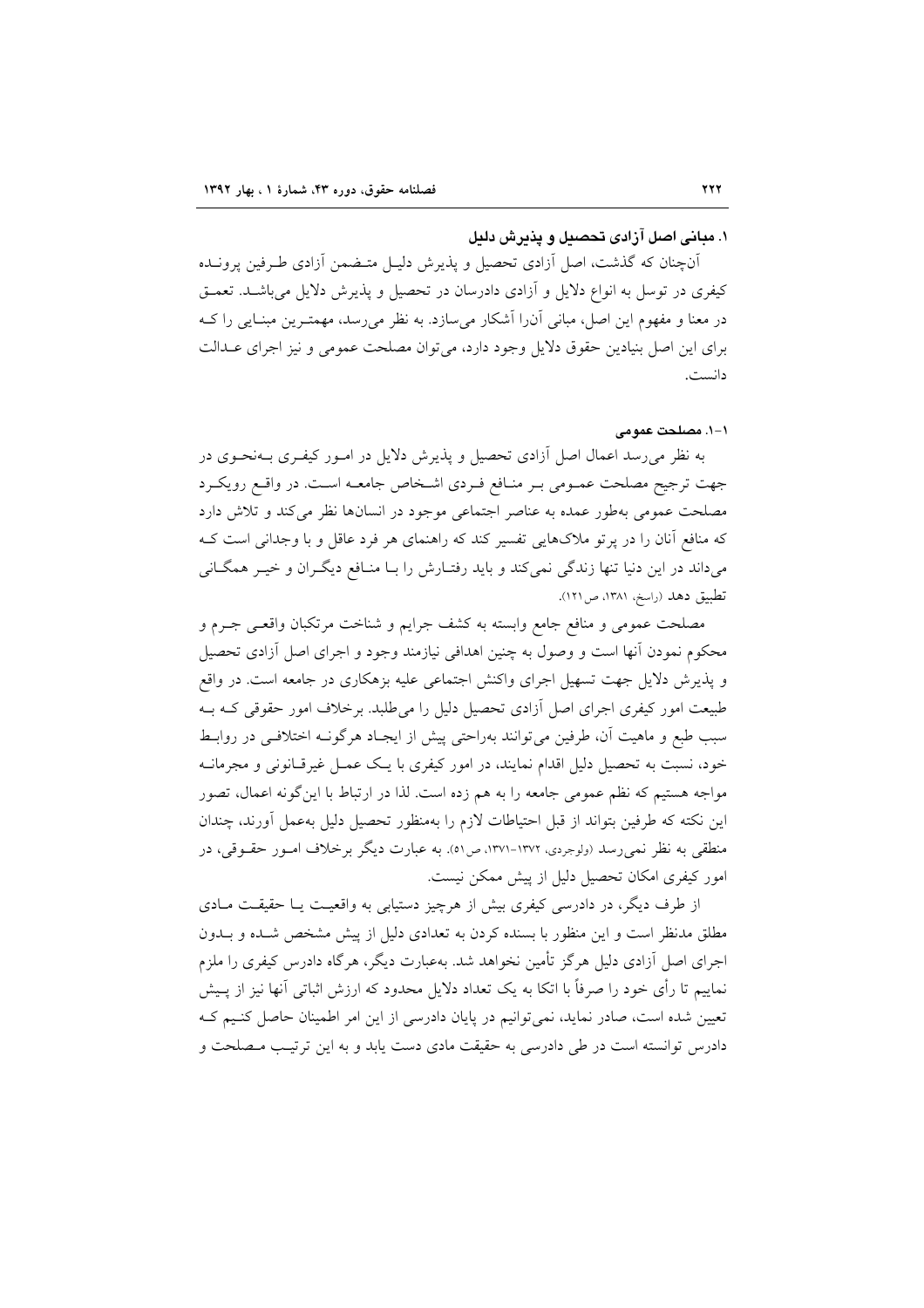منفعت عمومی جامعه، که وابسته به کشف این حقیقت و شناسایی مجرم واقعی است، حاصـل گر دیده است.

نکته قابل ذکر دیگر اینکه اصل آزادی تحصیل دلیل سبب کارآمدتر کردن هرچه بیشتر نظام عدالت کیفری میگردد که این خود در جهت منفعت و مصلحت عمومی است. توضـیح اینکـه اگر بنا بر این باشد که جرایم صرفاً توسط تعداد محدودی از دلایل از قبل پیش بینی شده قابـل اثبــات باشــند و اثــرى از اصــل آزادى تحــصيل دليــل در سيــستم عــدالت كيفــرى نباشــد، در این صورت تعداد زیادی از مجرمین و بزهکاران قادر خواهند بـود کـه بـه سـهولت از عـدالت بگریزند و جرایم زیادی هیچگاه قابل اثبات نخواهند بـود و امکـان انتـساب آنهـا بـه مـرتکبین واقعی شان به جهت محدود بودن دلایل ممکن و میسر نخواهد بود. بـه ایــن ترتیـب از یکـسو بزهکارانی را شاهد خواهیم بود که برای از میان بردن هرگونه اثر و ردپایی تمام تلاش خـود را در سایه فن[وری پیشرفته امروزی بکار می برنـد و از سـوی دیگـر قـوای عمـومی و دولتـی و مأمورین عدالت کیفری را شاهد هستیم که بــرای اثبــات جــرم و انتــساب آن بــه فــرد بزهکــار محدود و منحصر به یک تعداد دلایل از پیش تعیین شده هستند(پور زند مقدم، ۱۳۷۹، ص۲۲.

نتیجتاً می توان گفت که منافع عمومی و مصلحت اجتماعی یکسی از مهمتـرین مبـانی اصـل آزادی تحصیل دلیل در دادرسیهای کیفری است. در واقع امنیت قضایی که به مفهـوم مـصون بودن افراد جامعه از هرگونه تعرض، تجاوز و تهدیــد نــسبت بــه جــان، مــال، نــاموس، آزادی، شرف، حیثیت، شغل، مسکن و بهطورکلی همه حقوق قانونی و مشروع أنهاست، زمانی تحقـق می یابد که جرایم، تخلفات، تقلب، فساد و موجبات ارتکاب اَن در جامعــه ریــشهکــن شــوند و بهطور کلی عواملی که موجب صدمات مالی، جانی یا روحی روانی افراد میشوند، از بین رفتـه و محیطی امن و اَرام بهوجود اَید تا عموم مردم بتوانند در اَن از هر حیث اَرامــش پیــدا کننــد (طباطبايي مؤتمني،١٣٨٢، ج ٣، ص٧١). وقوع هر جرمي به نظم عمومي حاكم بر جامعه صدمه مـي(نـد. كشف حقيقت مطلق، شناسايي مرتكب واقعى جـرم و مجـازات عادلانــه مجـرم، ايــن خلــل را جبران کرده و تا حدودی اسیب وارد بر جامعه را التیام میبخشد. قواعد اًیین دادرسـی کیفـری می بایست بهگونهای تدوین شوند که امکان این کشف حقیقت را فراهم نمایند. به ایـن ترتیـب در حوزه دلیل در دادرسی کیفری، نیازمند اعمال و اجرای قاعدهای هستیم که احتمـال رسـیدن به واقعیت و جبران صدمات وارد به نظم عمومی جامعه را به بهترین نحو فراهم نمایـد و ایـن قاعده، چیزی جز اصل آزادی تحصیل دلیل در امور کیفری نخواهد بود که با اعمــال آن نهایتــاً امنیت جامعه فراهم خواهد گشت.

البته ذکر این مطلب ضروری است که مسلماً در این پروسه و با اعمال آزادی تحصیل دلیل تعارضاتی میان منافع فردی و مصلحت عمومی ایجاد می شود. از جملـه مـی تـوان بـه اسـتناد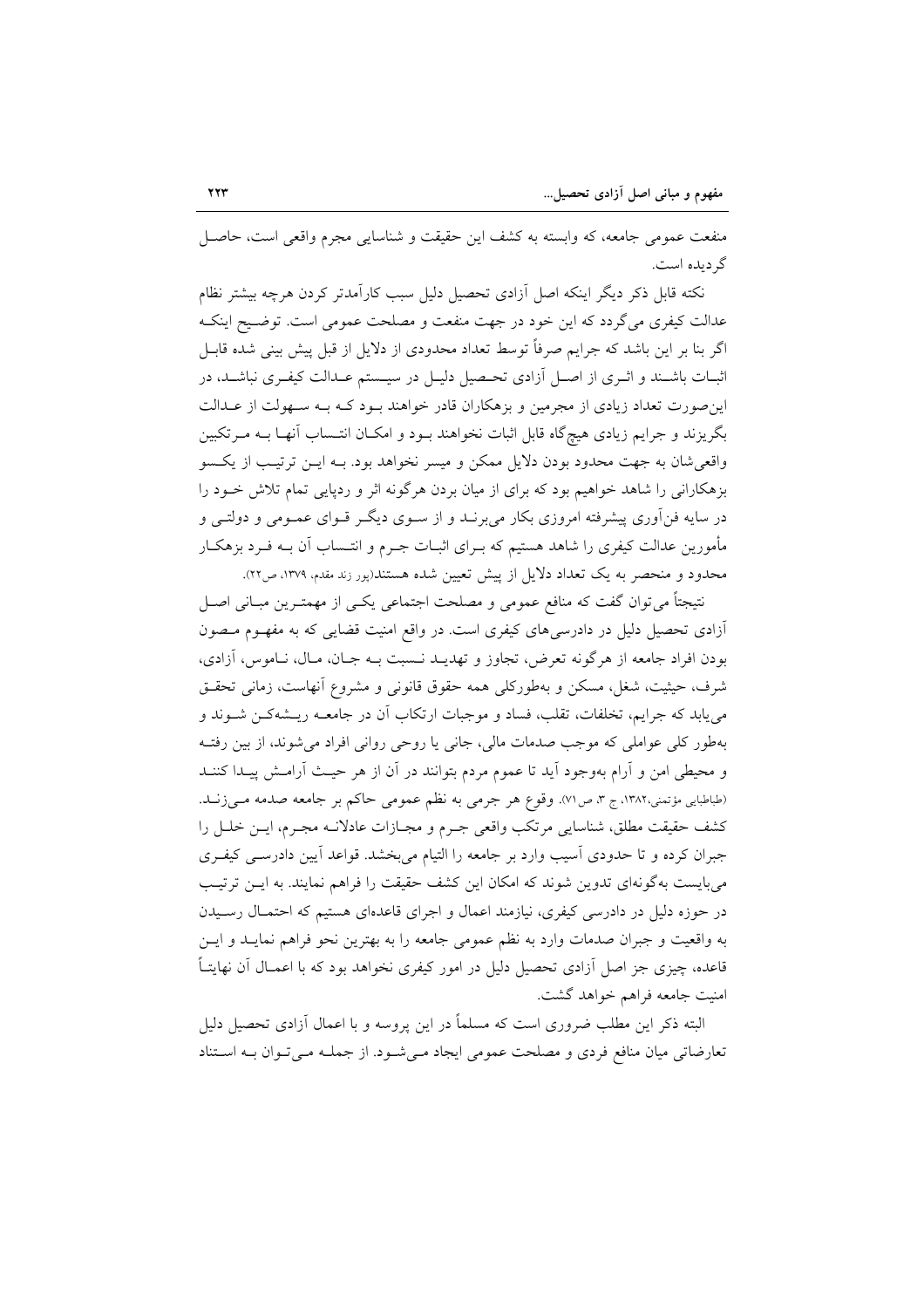دادستان یا پلیس به دلایل نامـشروع اشـاره کـرد؛ بنـابراین قلمـرو اصـل آزادی تحـصیل دلیـل نمي تواند كاملاً آزاد و فارغ از هرگونه قيد و بندي باشد. محدوديتهاي حاكم به اين اصـل، از جمله ضرورت مشروعیت دلیل، راهگشای حل تعارض ایجاد شده و ایجاد موازنـه بـین منـافع فردي و مصلحت عمومي خواهد بود.

#### ٢-١. احراى عدالت

یکی دیگر از مبانی اصل آزادی تحصیل دلیل، عدالت است. عــدالت در لغــت بــه معنــای دادگری کردن و استقامت است، ٰ یعنی مستقیم در مسیر حق ماندن و به سمت جور میل نکردن یا به معنای مساوات است.<sup>۲</sup> در فقه عدالت به معنی حالتی نفسانی و ماندگار در انسان است که او را از انجام گناهان کبیره و اصرار بـر گناهـان صـغیر دور داشـته و بـه انجـام دادن واجبـات وا میدارد و موجب ترک اعمال منافی مروت میشود (طوسی،۱۳۸۷، ج ۸ ص۲۱۷). سپر تکامل تمدن و تاریخ سیاسی- اجتماعی جوامع بشری، نموداری از گرایش و تکـاپوی بـشریت بـرای دستيابي به عدالت است. در اين ميان، اجـرا و تحقــق عــدالت اجتمــاعي و قــضايي همــواره از باشکوه ترین ابعاد عدالت خواهی و شریفترین آرمانهای بشری بوده است. نگاه اجمـالی بـه سیر تحول دادرسی نشان میدهد که بشریت برای نیل به چنین مقصود ارزشـمندی چگونــه بــا پذیرش رنجهای فراوان دورههای تاریکی را پشت سر گذاشته و راهی بهسوی نور و روشـنایی باز نموده است. آنچه از عدالت به عنوان مبنایی برای اصل آزادی تحصیل دلیل مـدنظر اسـت، عدالت اجتماعی است که تعاریف گوناگونی از آن ارائه شده است. برخی عـدالت اجتمـاعی را به رعایت حقوق افراد و دادن حق به حقداران معنی نمودهاند و عادل را کسی میدانند که حق هر کس را به همان اندازه بدهد و این معنی هیچ ملازمهای با مساوات ندارد (جمعی از نویسندگان، ١٣٨٣، ص١٢٣). اين تعريف مأخوذ از روايتي از پيامبر گرامي اسلام (ص) است. ايشان مي فرمايند: «خدا به گردن تو حقی دارد و زن و فرزند نیز بر تو حقی دارند و همچنین بدن تو بر تو حقـی دارد که باید حق هر حقداری را به همان اندازه ادا کنی». تعریف دیگری کـه از عـدالت ارائـه شده است، عدالت را قراردادن هر چیز در جای خود و ظلم را قرار دادن اشیا در غیرمحل خود میداند. این تعریف از کلام امیرالمؤمنین علی (ع) در نهج البلاغه گرفتـه شـده اسـت. از ایـشان يرسيدند: «عدل بهتر است يا بخشش؟ حضرت فرمودند: عدالت، زيرا عدل هر چيز را سر جاي

١. . .ک: دهخدا، ١٣٤٨، ذيل واژه عدالت.

٢. و قيل العداله بمعنى الاستواء و الاستقامه كما يقال هذا عدل هذا مساوله (رك: الحدائق الناضـره، ج ١٠، ص٢)، عــدالت بــه معنى مساوات چندين بار در قرآن آمده است، مانند آيه اول سوره انعام« الذين كفروا بربهم يعدلون»؛ كفـار كـساني را عــدل و مساوي خدا قرار ميدهند.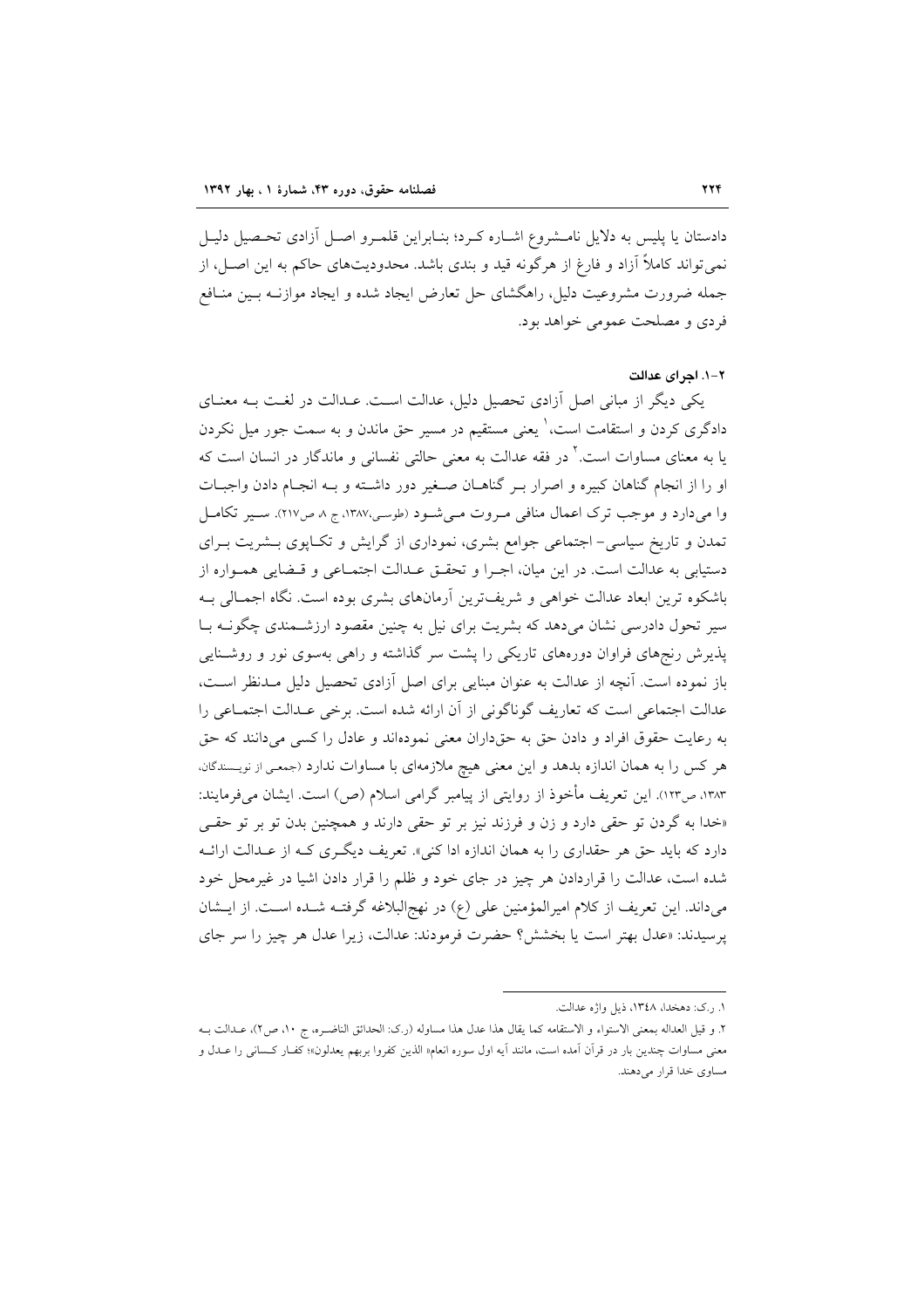خود قرار می دهد ولی بخشش از جای خود بیرون می آورد. عـدالت تـدبیر کننـدهای اسـت بـه سود همگان ولی بخشش کاری است بـه سـود عـدهای خـاص. پـس عـدل شـریفتـر و بـا فضیلت تر از جود است». همچنین، عدالت اجتماعی را به توازن و هماهنگی و ایجـاد تعــادل در جامعه نیز تعریف کردهاند. به این ترتیب که تمام اجزای موجود در یک جامعه باید از حیث اندازه و ارتباط با یکدیگر از تعادل و توازن مناسبی برخوردار باشـند (ممـان ص١٢٤). و نهایتـاً عدالت اجتماعی را رعایت استحقاقها در افاضه مزایای عادل و معنوی معنا نمودهانـد (جعفـری، بی تا، ص٣٩٤. براساس این تعریف، در صورت تساوی افـراد در اسـتحقاق، مـساوات و برابـری رعایت می شود و در صورت آمادگی هر فرد برای مراتب بالاتر، زمینه رشد و تکامل وی فراهم می گردد. قیمت هرکس به اندازه چیزی است که ارائه میدهد و عدالت عبارت است از سنجش حق هر كس و اعطاى آنچه سزاوار است (جمعي از نويسندگان، پيشين، ص١٢٥). به اين ترتيب ســلامت هر جامعهای از راه اجرای دقیق عدالت تأمین می شود و این امر با فطرت انسان مطابقت دارد؛ زیرا همه دوست دارند حق آنها بدون چون و چرا داده شود و امتناع از این امر را ظلم میدانند. براین اساس عدالت اجتماعی که مستلزم سنجش حق هر کس و اعطای آن به اوست، ایجاب می نماید که در صورت ایراد اتهام بـه هریـک از اعـضای جامعـه، اصـل آزادی تحـصیل دلیـل حکمفرما باشد. به این ترتیب که هم متهم بتواند جهت اثبات بیگناهی خـود، البتـه بـا رعایـت اصل برائت و عدم الزام او به اثبات بیگناهی خود، به هر دلیلی که مفید بیگناهی اوست، تمسک جوید و هم جامعه و نماینده آن، جهت اثبات ادعای خود، حق توسل به انواع دلایـل را داشـته باشد. به این ترتیب دادرس نیز در پذیرش ادله ارائه شده از سوی طرفین، واجد آزادی خواهـد بود و این آزادی جز با قیود قانونی از جمله مشروعیت دلیـل و شـیوه تحـصیل آن کـه حـافظ منافع فردی افراد جامعه و عامل ایجاد توازن میان مصالح عمومی جامعه و منافع فـردی اسـت، محدود نخواهد گشت.

عدالت اجتماعی بهنحو عام و نیز عدالت کیفری بهطور خاص و در زمینه بحـث مــوردنظر ما، مقتضی کیفر بزهکاران و تبرئه بیگناهان است. به این ترتیب کـه بـرای شـناختن بزهکـاران، باید از هر طریقه عقلایی که به کشف جرم و شناسایی مجرم کمک میکند، بهره برد و هرگونه محدودیت بی دلیلی در این زمینه، نقض غـرض اسـت و سیـستم عـدالت کیفـری را از هـدف متعالی خود که اجرای عدالت است دور خواهد نمود. در واقع عدالت کیفری، بخشی از اجرای عدالت است، به این معنا که برای رساندن حقوق به صاحبان حق، از دو چیـز گریـزی نیـست. یکی اینکه مردم جامعه حقوق یکدیگر را محترم شمرند و از تجاوز و تعدی به حقوق سـایرین خودداری کنند. برای نیل به این منظور، وسایل مختلفی وجود دارد کـه یکـی از آنهـا مجـازات

١. كلمه قصار شماره ٤٣٧ از نهجالبلاغه حضرت امام على (ع).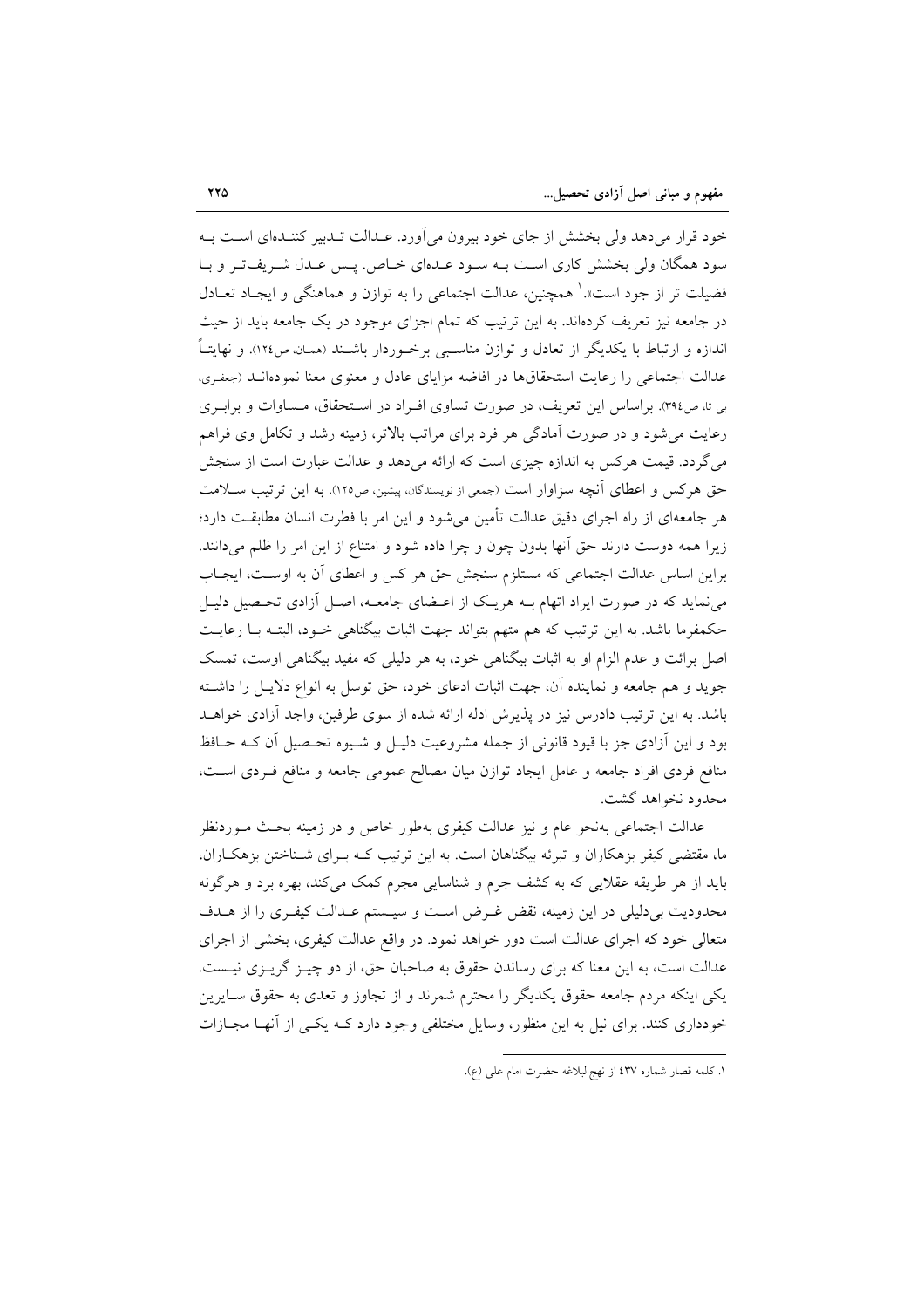کردن مجرمین و بهطورکلی، واکنش اجتماعی رسمی در برابر جـرم اسـت. دیگـر اینکـه، هـیچ بیگناهی به کیفر نرسد، زیرا مجازات به معنای سلب حـق مــ باشــد و سـلب حـق از ذی حـق، خلاف عدالت است. کاملاً مشهود است که دستیابی به عدالت کیفری نیازمند اعمـال و اجــرای اصل آزادی تحصیل دلیل است. اعمال این اصل هم جامعه را در اثبــات بزهکــاری مجرمــان و شناسایی آنها یاری خواهد داد و هم حامی بیگناهان در جهت دستیابی به حکم برائت خواهـد بود. به این ترتیب آزادی دادستان و متهم در توسل به هر دلیل مؤثر در دعوی و محدود نکردن آنها به تعدادی دلیل از پیش معین شده و نیز آزادی دادرس کیفری در پذیرش ادله مطروحـه از سوی طرفین و نیز آزادی خود وی درتحصیل دلیـل معقـول در پرونـده، دسـتیابی بـه عــدالت کیفری را تسهیل خواهد نمود.

## ۲. میانی اصل آزادی ارزیابی دلیل

همانطور که قبلاً ذکر شد، اصل آزادی ارزیابی دلیل، ناظر به دادرسـان در سیـستم عـدالت کیفری است و بر اساس آن یقین درونی قاضی ملاک قضاوت است. دادرس در کمـال آزادی، ادله ابرازی را مورد ارزیابی قرار داده و بر مبنای اقنــاع وجــدانی خــود، اقــدام بــه صــدور رأی می نماید. چنین آزادی در سنجش و ارزیابی دلایل ریشه در اصل برائت دارد، چرا که مـضمون این آزادی اقتضا دارد تا برای صدور حکم محکومیت، دلیل کافی در دست باشد به نحـوی کـه این دلایل بتوانند دادرس کیفری را به درجهای از یقین و اطمینان برسانند که بتوان گفت، او در مورد گناهکار بودن متهم به اقناع وجدانی رسیده است. از طرف دیگر همین آزادی مقتـضی آن است که اگر در خصوص مجرمیت متهم، ادله کافی در دست نباشـد و قاضـی دچـار شـک و تردید گردد، براساس اصل برائت شک را به نفع متهم تفسیر کرده و حکم به برائت وی صـادر کند. علاوه بر این، مبنای دیگر این اصل را می توان در طبع اثبات در دادرســیهـای کیفـری و خصائص مرتبط با آن بافت.

#### ١-٢. اصل در ائت

برائت در لغت به معنی رهایی، خلاص و وارهیدگی، تخلص و رهایی از شبهه و بیزاری از چیزی، ٰ پاک شدن از عیب و تهمت و خلاص شدن از قرض (سباح، ۱۳۰۳، ص۷۹) آمده است. در حقوق کبفری، اصل برائت ِ متضمن بیگناهی همه متهمان تا زمان اثبات جـرم آنهـا اسـت. ایــن اصل که می توان آن را در زمره میراث مشترک حقوقی کشورهای مترقی جهان محسوب نمـود، حقی است اساسی که متهم در رسیدگیهای کیفری از آن بهرهمند می شود و به موجب آن متهم

١. ر.ک: دهخدا، ١٣٤٨، ذيل واژه برائت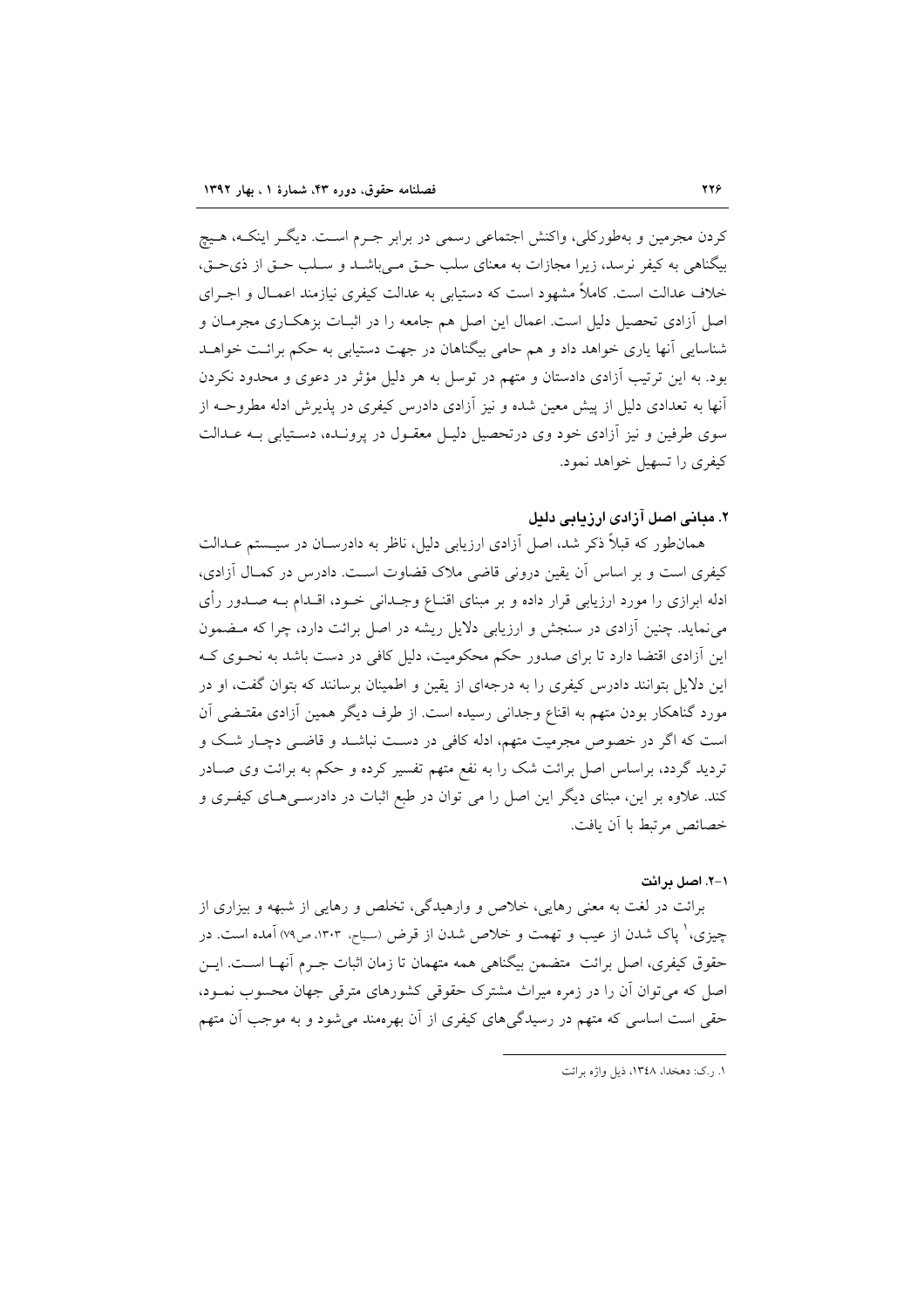مکلف به اثبات بیگناهی خود نیست، بیگناهی او مفروض است مگر اینکه دادسـتان خـلاف آن را اثبات نمايد. «براين اساس، دادستان بايد عناصـر جـرم را ثابـت نمايـد» (شـاملو، ١٣٨٣، ص٢٦٤). بهرهمندی متهم از اصل برائت از حقوق اساسی بشری او به شمار میرود. اهمیت این اصل بـه قدری زیاد است که قوانین عادی و اساسی بسیاری از کشورها متذکر آن شدهاند. قانون اساسی کشورمان نیز در اصل ۳۷ خود مقرر دانسته است: «اصل بر برائت است».

در تعریف اصل برائت آمده است: «هر امری که توجه آن به شخص مستلزم نوعی زحمت یا زیان یا سلب آزادی و یا ایجاد مضیقه باشد در صورتی که توجه آن به شخص محـل تردیــد باشد، باید آن شخص را از آن زحمت مبری نمود، زیرا بدون دلیل قـاطع، تحمیــل زحمــت بــه اشخاص روا نیست. از این معنا به اصل تعبیر می شود»(جعفری لنگرودی، ۱۳۷۲، ص٤٩) و «هرجـا کـه در وجود تکلیفی تردید است یا درحدود آزادی اشخاص شبهه به میان مـی]یـد، اصـل برائـت است؛ یعنی اصل این است که تکلیف وجود ندارد و شخص در انجام دادن کار مورد نظـر آزاد است، خواه تردید ناشی از مفهوم حکم قانونگذار باشد یا در انطباق آن بر وقایع خارجی؛ برای مثال، اگر تردید شود که قانون ارتکاب یا خودداری از ارتکاب کار معین را جرم شمرده است، برطبق اصل برائت بايد مرتكب را مجرم نشناخت» (كاتوزيان، ١٣٧٧، ج ٣، ص٢٤٥). نهايتاً با توجه بــه تعاریف ارائه شده می توان اصل برائت را اینگونه تعریف نمود: اصلی که در پرتو آن هیچکس مجرم محسوب نمي شود مگر به موجب حکم دادگاه صـالحي کـه پـس از سـنجش و ارزيـابي دلایل معتبر و واجد شرایط قانونی او را مجرم بشناسد. ٰ

١. به لحاظ تطبیقی در حقوق انگلستان هیچ متن قانونی بهطور مشخص به اصل برائت نمیپردازد. با این همـه عـدم ذکـر ایـن اصل در یک متن قانونی نوشته به معنای نبود آن در حقوق این کشور نیست. یکی از قدیمیترین پروندههایی که این موضـوع در آن مطرح شده است، پرونده آبرومویت (Abromavith) است که در سال ۱۹۱٤ مطرح شده است. در این پرونده دادگIه مقرر داشته است که متهم ملزم به اثبات بی گناهی خویش نیست چرا که مقام تعقیب باید ارتکاب جرم از ناحیه او را بگونـهای كه خالي از «شك معقول» (Reasonable doubt) باشد، اثبات كند (Cross, 1988, p.375). پرونده معروف ديگر در اين زمینه «ولمینگتون» (Woolmington) است کـه در سـال ۱۹۳۵ مطـرح شـد (Cooper, 2003, p.2). بــهطـور کلــی، در انگلستان، اهمیت اصل برائت از اهمیت آزادی فردی نشأت می گیـرد. تـضمینهـای دادرســی کیفـری و در واقــع اَنچـه کـه معیارهای دادرسی منصفانه خوانده می شود، با هدف تضمین آزادی افراد مطرح گشتهاند. بـه ایــن ترتیـب در انگلــستان، اصـل برائت یکی از تضمینهای یک دادرسی منصفانه است. اهمیت و مرکزیت آزادی فردی ایجاب میکند که سلب آزادی از افـراد به شیوهای منصفانه و با رعایت کامل همه تضمینهای یک دادرسی منصفانه انجام شود. هدف این مسأله تـلاش بـرای ایجـاد توازن میان آزادیهای فردی از یک سو و نظم عمومی جامعه از سوی دیگر است. «یک محاکمه مهیجترین رویـداد در یـک فرايند قضايي است و رسمي ترين نمايش اقتدار قانون» (Weinreb ll, 1977, p.87). محاكمه، قوى ترين نمايش بي رحمانه قدرت عمومی است. نمایش جنگ افزار و قدرت آشکار در محکمه تکان دهنده است» (Fellman, 1976, p.121). با ایـن حال اگر هدف دادرسی قضایی تنها اعمال قدرت باشد، هرگز اثری که از آن انتظار میرود، یعنی ایجاد نوعی ترس آمیخته بـه احترام در مردم را نخواهد داشت.«کینگ» (King) در این خصوص می نویسد: «به علاوه، اگر محاکم به دنبال توزیـع عـدالت اجتماعیاند، باید نشان دهند که خود سازمانهایی هستند که یک شخص در آنجا میتواند منتظر یک جلسه منصفانه باشـد.» (King, 1981, p.16). هممينطور «ديويد» و «بريرلي» (Brierly & David) ذكر كردهاند: «اين مفهوم كه متهم بايد مشمول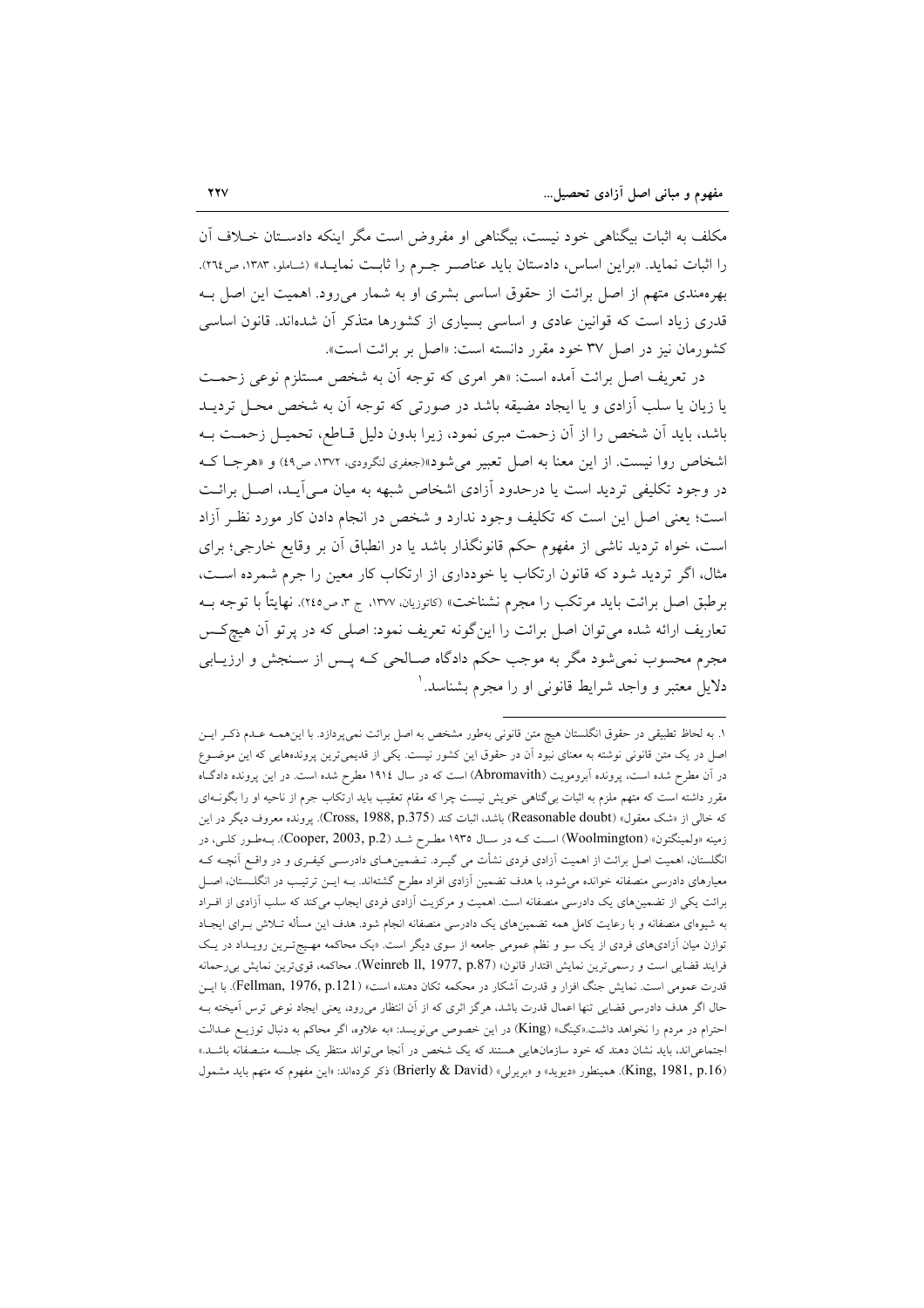در خصوص ارتباط این اصل با مقوله دلیل و اصول حاکم بـر آن بایــد گفــت کــه یکــی از مهمترين أثار اصل برائت تكليف مقام تعقيب به تحصيل و ارائه دليل و اثبات جرم انتــسابي بــه متهم است. در واقع دادستان که مدعی عمومی و طرف اصلی دعوای کیفری است بـار دلیـل را برعهده دارد و متهم تکلیفی به اثبات بیگناهی خود ندارد. علاوه بر این، اصل برائت بر نحـوه و شیوه تحصیل و ارائه دلیل علیه متهم نیز آثاری دارد. از جمله اینکه تحـصیل دلیـل مـی،بایــست بهگونهای مشروع و قانونی صورت پذیرد.

همچنین سکوت متهم و امتناع وی از دادن پاسخ به سؤالات تحقیق نباید به عنوان دلیلی بر بزهکاری او لحاظ گردد. بدین ترتیب پس از جمعآوری و ارائـه دلایـل مـشروع و قـانونی از سوی دادستان به محکمه، مرحله ارزیابی دلیل از سوی دادرس مطرح میگردد. در ایـن مرحلـه دادرس با لحاظ اصل برائت مىبايست درخصوص ارتكاب جرم از سوى متهم به مرحله اقنـاع وجدانی برسد. بنابراین اگر دادرسی درخصوص ارتکاب جـرم از سـوی مـتهم دچـار شـک و تردید باشد، این شک به نفع متهم تفسیر میگردد. عدم تفــسیر شــک بــه نفــع مــتهم منجــر بــه پذیرش و اعمال اصل مجرمیت به جای اصل برائت خواهد شد.

توضيح اينكه، هدف اوليه و چه بسا هـدف غـائي از پـيش،ينـي اصـل برائـت كيفـرى، در حقيقت پرهيز از صدور احكام محكوميت غير واقعى و مبتنى بر اشتباه و ظـن و گمـان اسـت. تکیه و توسل به اصل برائت کیفری یا فرض بی گناهی در واقع تـضمینی بـرای صـدور احکـام محکومیت مبتنی بر دلایل و اسناد یقین آور است (شاملو، پیشین، ص۲۷٦). قاعـده تفـسیر شـک بـه سود متهم در دادرسی و قبل از صدور حکم کیفری مهمترین اثر عملی و ملموس اصل برائت است. التزام به این قاعده، موجب دوری از صدور احکام قبضائی مبتنبی بـر ظـن و حدسـیات خواهد بود.

بر همین اساس است که در اکثر نظامهای حقوقی فعلی که بر مبنای اصول نوین دادرسی، اصلاح و تعدیل گشتهاند، سیستم اقناع وجدانی را پذیرفته و دادرس را ضمن مقیـد کــردن بــه اصل برائت در ارزیابی ادله مطروحه در پرونده و اعطای ارزش اثباتی به هر قطعـه از آنهـا آزاد ساختهاند. به این ترتیب جهت صدور حکم محکومیت، کیفیت دلائل ارائه شده باید بـهنحـوی باشد که دادرس را در خصوص مجرمیت متهم به اقناع وجدانی برساند. بـه عبــارت دیگــر، بــر

یک دادرسی منصفانه شود و رأی محکمه تنها بر اساس تکمیل و اتمام یک دادرسی تثبیت شده که دربردارنده قواعـد عادلانــه است، می بایست صادر گردد، مرکز و محور حقوق انگلیس است، David & Brierley, 1985, p.356). در کل به موجب فرض بی تقصیری در حقوق انگلستان اثبات مجرم بودن متهم به عهده وارد کننده اتهـام اسـت و اوسـت کـه میبایست دلایل ارتکاب جرم را ارائه نماید و نیز همه عناصر جرم را اثبات نماید، در غیر این صورت محکمه میبایست مـتهم را تبرئه نمايد.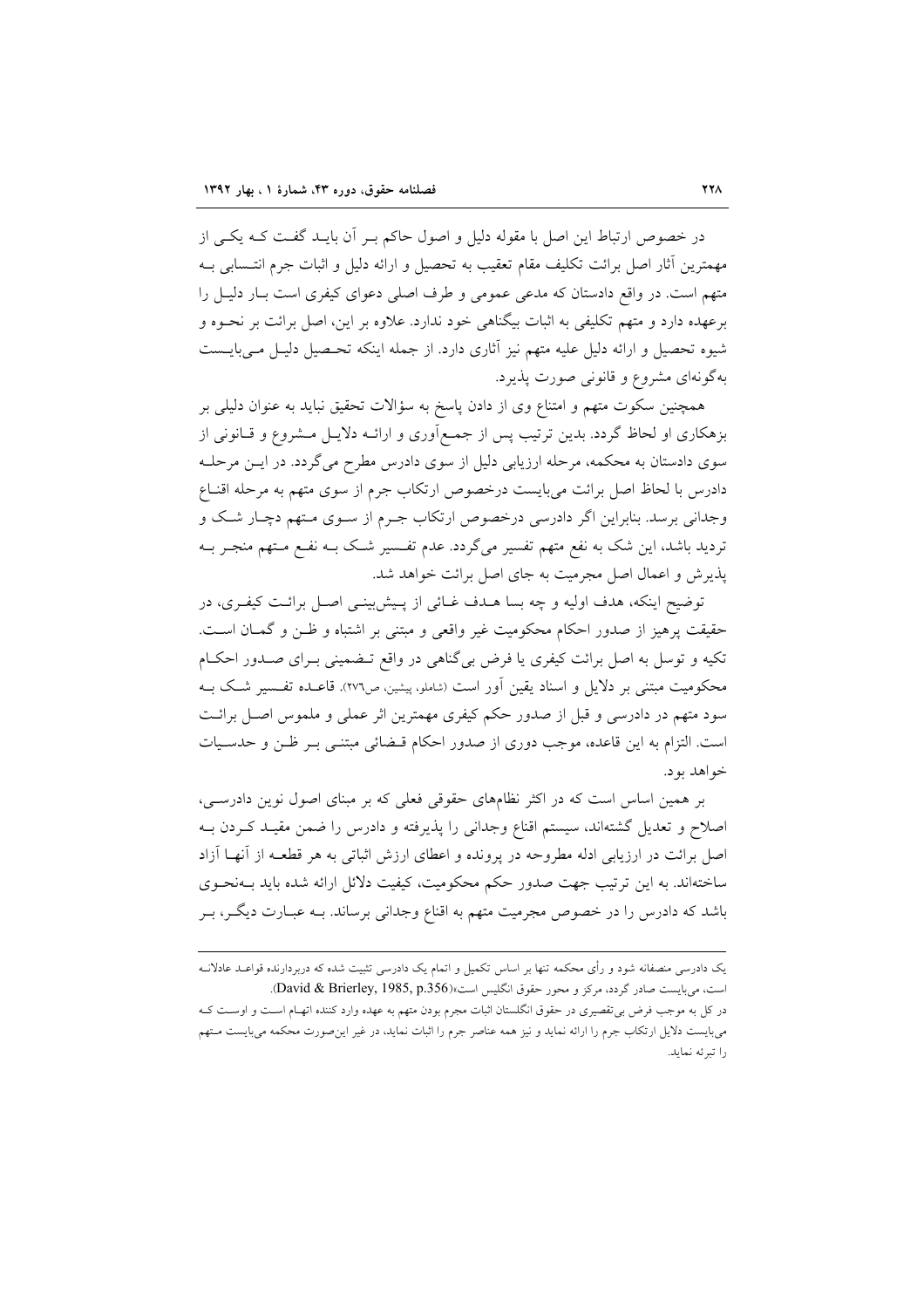پایه اصل برائت و فرض بـی گنـاهی مـتهم، دادرس تنهـا در صـورتی مجـاز بـه صـدور حکـم محکومیت می باشد که بنا بر دلایل و مدارکی یقینآور به تقصیر و مجرمیت متهم، اعتقاد کامـل و یا اقناع وجدانی پیدا کند، در غیر این صورت می بایست به استناد قاعده تفسیر شک بـه سـود متهم، حکم بر تبرئه متهم از اتهام انتسابی دهد. به این ترتیب ملاحظـه مـیگـردد کـه همـواره پیوندی عمیق میان اصل برائت و اصل آزادی دادرس در ارزیابی دلایل که از آن به اصل اقنـاع وجداني دادرس نيز تعبير مي شود، وجود دارد.

۲-۲. طبیعت اثبات و عملیات دادرسی در امور کیفری

یکی از مهمترین خصائص اثبات در امور کیفری این است که اثبات در ایــن امــور تنهــا بــه وقایع مادی صرف تعلق ندارد بلکه علاوه بر آن، وقایع معنوی و روانی را نیز در بـر مـی گیـرد، زیرا جرایم اساساً به صرف تحقق عنصر مادی واقع نمیشوند و وجود عناصر سـهگانــه مــادی، معنوی و قانونی لازم است تا جرمی را واقع شده بدانیم.

عنصر معنوی بـر اراده، ادراک و قـصد اسـتوار اسـت (صانعی، ١٣٨٢، ص ٣٦٩) و اينهـا امـوري هستند که در درون متهم پنهان میباشند و روشن شدن آنها تنها در قالب اعمال خارجی و نیـز مرتبط کردن اّنها به انگیزههای داخلی صورت خواهد گرفت؛ لازمه این امر کاوش ذهــن مــتهم و آگاهی یافتن از درون و ذات وی میباشد و چنین کاوشـی عمــلاً مــستلزم ارزیــابی وقــایع و دلائل موجود برای نتیجهگیری در خصوص وجود یـا عــدم وجــود ایــن امــور پنهــانی (عنـصر معنوی) است (حسنی، ۱۹۷۶، ص۹). بر این اساس می توان گفت کـه طبیعـت و ماهیـت اثبـات در امور کیفری که علاوه بر وقایع مادی و ملموس، مسائل معنوی و روانی را که اثبات آنها پیچیده و دشوار می نماید، در بر میگیرد، مستلزم وجود اصل آزادی ارزیـابی دلیـل و اعطـای قــدرت ارز شیابی دلائل موجود به دادرسان خواهد بود.

مبنای دیگری که میتوان ضرورت وجـودی اصـل آزادی ارزیـابی دلیـل را بـر اسـاس آن توجیه نمود به ماهیت عملیات دادرسی در امور کیفـری برمـیگـردد. توضـیح اینکـه عملیـات دادرسی بهویژه در امور کیفری یک روند ماشینی صرف نمـیباشـد. بـه بیـان دیگـر دادرس را نمی توان به دستگاهی شبیه دانست که از سویی وقایع و دلائل موجود را دریافت مـیکنـد و از سویی دیگر ماده قانونی منطبق بر آنها را ارائه میدهد. در واقـع عملیــات دادرســی مــشتمل بــر ارزشها و احکام اخلاقی مطابق با موقعیت و جهتگیری رفتار مجرمانه نیز می باشـد؛ بــدیهی است هر دعوا، واقعیتها و اوضاع و احوال ویژه خود را دارد و همین امر ضروری می سازد که قدرت ارزیابی ادله به دادرس اعطا گشته و وی تسلیم قواعد از پـیش تعیـین شـدهای در بـاب اثبات نباشد.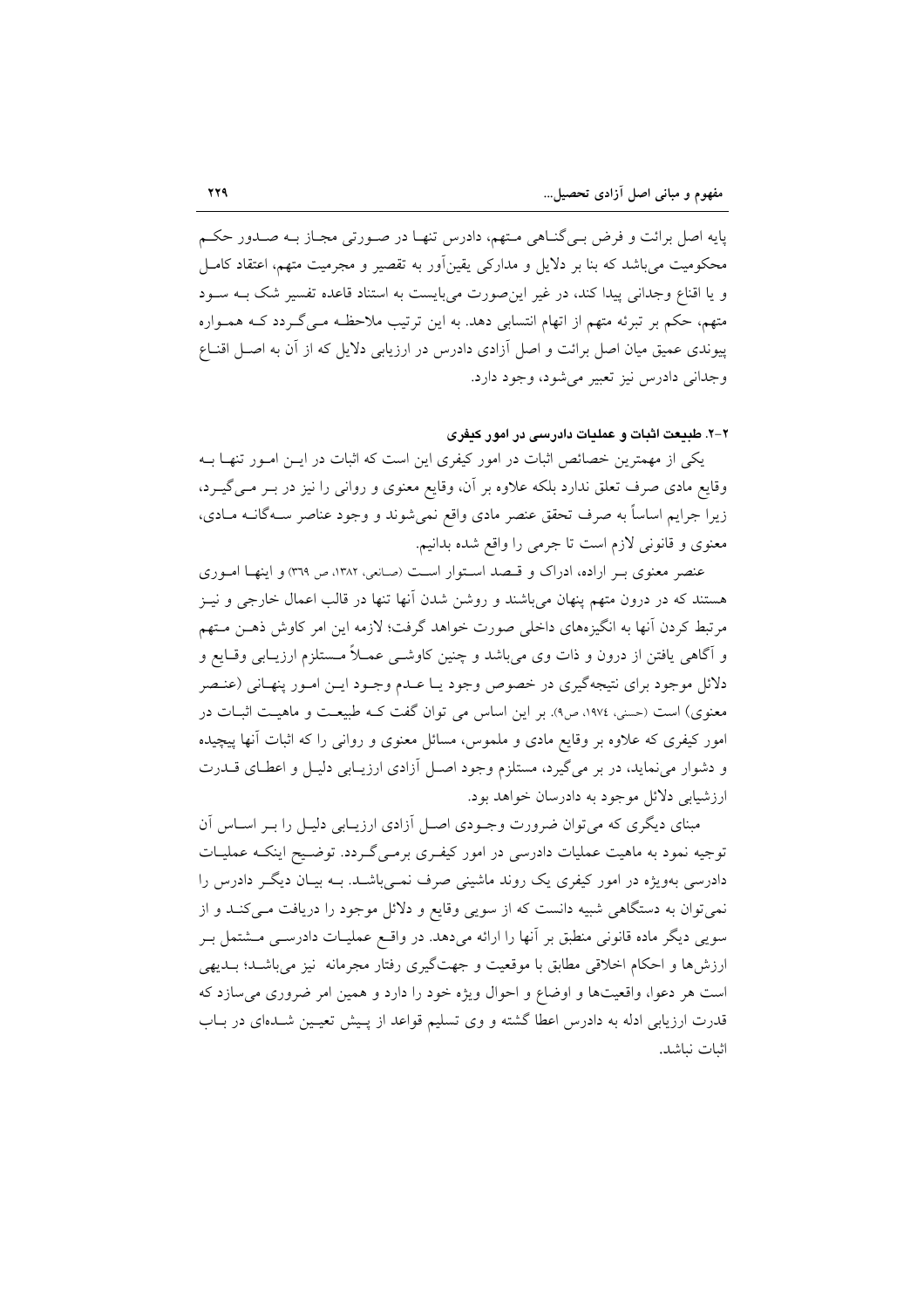۳. مبنای فقهی آزادی تحصبیل و ارزیابی دلیل (لزوم و اطلاق حکم به حق و عدل و قسط) ریشه داشتن اصول و قواعد حقوقی کشورمان در متون و منابع فقهـی مـی طلبـد کـه مبـانی اصول اَزادی تحصیل و ارزیابی دلیل در دادرسی کیفری را در منابع و متون فقهی نیز جــستجو نماییم. آنچه که از منابع فقهی پس از بررسـی و تحقیـق در حــد بــضاعت علمــی نگارنــده بــر می آید، این است که مبنای فقهی اصول آزادی تحصیل و ارزیابی دلیـل را مـی تـوان در قاعــده لزوم و اطلاق حکم به حق و عدل برآمده از آیات و روایـات از منظـر فقــه اســلامی ملاحظـه نمو د:

ملاحظه و بررسی قرأن و روایات اسلامی، مبین و موید عدالتخــواهی دیــن مبــین اســلام است. در حقیقت فضای این دین مبین و نیز قرآن کریم، فضایی مبتنی بر حق، عـدل، انـصاف، امانت و بیزاری از جور، ظلم، خیانت و ستم است. آیات قرآنی که مردم را بــه عــدل، قــسط و رعايت حق و امانت فرمان داده و از ظلم، فساد و عمل به غير حق نهي مي نمايد، فراوان است. علاوه بر این فضای عدالتخواهی کلی حاکم بر اسلام، در خصوص داوری، قضاوت و صدور حکم نیز بهطور خاص تأکید ویژهای وجود دارد. در واقع آنچه که از کتاب و سنت برمـی]یــد، صحت حکم به حق و عدل و قسط است. حق در اصل مصدر و به معنی ثبوت است و معمولاً به معنای وصفی یعنی امر ثابت نیز به کار میرود (غروی اصفهانی، ۱۶۰۸، ج ۱، ص۹). حتی برحسب موارد، مصادیق و معانی گوناگونی پیدا میکند. در میان معانی حق اّنچه بـا عـدل ارتبـاط دارد، همان است که در برابر باطل به معنای ناحق و جور و ظلم است. یعنی آنچه شایسته و در خور اعتبار و واجب و لازم است و عدالت، یعنی رعایت همین شایستگی و بایستگی و از همین جا باید گفت حق و عدل با هم لازم و ملزوم هستند. نکته دیگر اینکه در آیات قرآنی معمولاً عدل و قسط در کنار هم و به یک معنی بهکار میروند. با این حال مفسران و لغـویین باریـک بـین قائل به تفاوتی ظریف میان عدل و قسط شدهاند و آن ایـن اسـت کـه قـسط عبـارت از عــدل آشکار و بیّن است و به این سبب مکیال و میزان را قسط گویند. زیرا عــدالت در وزن را بــرای انسان آشکار میکند بهطوری که چشم آنرا می بیند. اما عدل گاهی پنهـان اسـت و بـدین گونـه آشكار نىست.

آیات قرآنی که بر صدور حکم به حق و عدل و قسط دلالت دارند، پرشمارند. از بررسبی آیات و روایات مرتبط با عناوین مذکور استفاده میگردد که صدور حکم به حق و عـدل بـرای كليه مكلفين واجب بوده و نتيجتاً با استناد به اطلاق آن، ميتوان گفت كه قاضـي اعـم از آنكـه مجتهد یا غیر مجتهد باشد، بر فرض صدور حکم به حق و عدل نسبت به اجرای آیــات شــریفه مرتبط با عناوين حق و عدل و قسط عمل نموده است (سبحاني، ١٤١٨، ص١٨). در واقع يكبي از اهداف اصلی بعثت انبیای الهی و از جمله حضرت محمد مصطفی (ص) ایــن بــوده اســت کــه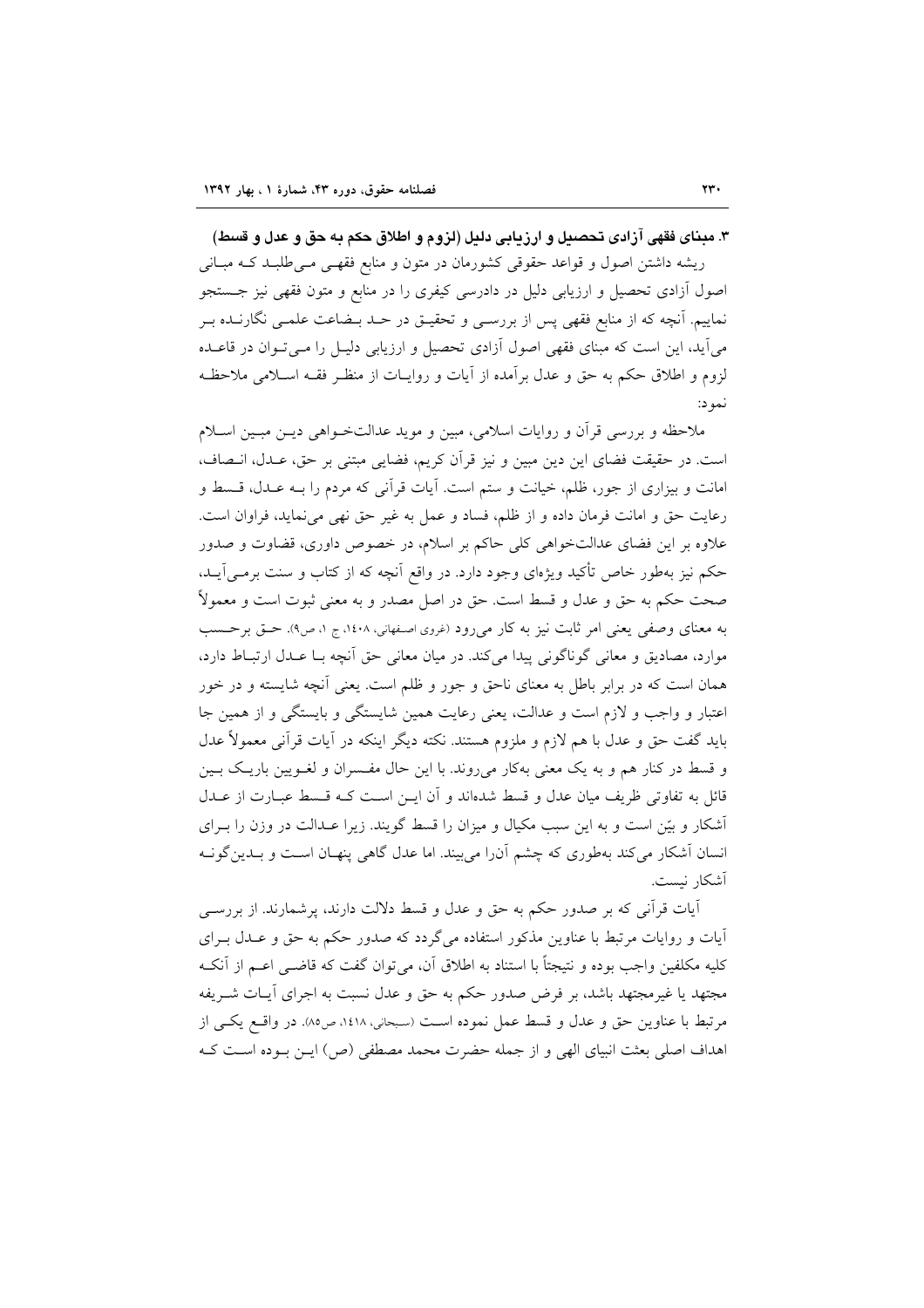مردم با سود جستن از تعالیم آن بزرگواران، عدل و قسط را در میـان خـود اقامــه کننــد (عـاملي،  $(5.1)$  ج ١٨، ص ٢٠٨).

بدیهی است که عدالت و قسط معنایی جز این ندارد که همگان از نظر قانون با هـم برابـر باشند و حق هر صاحب حقی به او برسد، بدون اینکه موجب تضییع حق مهمتری شود. اطلاق چنین حکمی، مسلماً دادرس کیفری را نیز در بر میگیرد. ناگفتـه پیداسـت کــه دادرس کیفـری برای صدور حکم به حق و عدل نیازمند حاکمیت اصول آزادی تحصیل و ارزیابی دلیل است. اقامه حکم به قسط و عدل منوط به این است که از یکسو توسل به هر دلیلی از سـوی طـرفین دعوای کیفری مجاز بوده و نوع دلایل از پیش معین و محدود نگشته باشد و قاضی نیـز مجـاز به تحصیل و پذیرش دلایل مختلف باشد و از دیگر سو، دادرس کیفری اختیار ارزیابی آزادانــه دلایل مطروحه در نزد خود را داشته باشد. به بیان دیگر، رعایت حق، عدل و قسط در قضاوت عبارت است از ایصال حق به صاحب آن و در موارد کیفری وصول بـه ایــن هــدف بــا کــشف واقعیتی که رخ داده است، امکان پذیر می شود و این امـر نیـز منـوط بـه اعمـال اصـول آزادی تحصیل و ارزیابی دلایل در دادرسیهای کیفری است. اطلاق حکم به حق و عـدل از آیــات و روایات متعددی استنباط گشته و در منابع متعدد قرآنی و روائی مورد تاکید قرار گرفته است که در ذیل به برخی از آنها اشاره می نمائیم.

۰۱–۳. آمات

اولين آيه، آيه ٥٨ سوره نساء است. خداوند ربالعالمين در ايــن آيــه مــي فرمايــد: »ان اللّــه يامُرُكم إن تُودوا الامانت الى اهلهــا و اذا حكمـتم بــين النــاس ان تحكمــوا بالعــدل ان الله نعمــا يعظكم به ان الله كان سميعاً بصيرا» ٰ اين أيه منطوقاً تكليف به صدورحكم به عدالت مي نمايــد. مفهوم حکم عادلانه در تفاسیر مرتبط با این آیه شریفه در این آیات نیـز وجـود دارد: آیـه ۱۰۵ سوره نساء ً، آیه ۸ سوره مائده ًو آیه ٤٢ از همـین سـوره مبارکـه ٔو همچنـین آیــه ١٣٥ سـوره نساء '

٤. «و اگر حکم کردی میان آنها به عدالت حکم کن».

۱. «خدا به شما فرمان میدهد که امانتها را به صاحبان آنها رد کنید؛ و چون میان مـردم داوری مـیکنیـد، بـه عـدالت داوری کنید. آنچه خدا شما را به آن پند میدهد نیکوست. به راستی که خداوند شنوا و بیناست».

٢. «ما به سوى تو قرآن را به حق فرستاديم تا به أنچه خداوند بر تو يديد أورد، ميان مردم حكم كني».

۳. «ای کسانی که ایمان اَوردهاید، برای خدا به جد بر پا باشید و به عدل و داد گواهی دهیـد و مبـادا دشـمنی شـما بـا قــومی وادارتان کند که به عدالت رفتار نکنید، به عدالت رفتار کنید که آن به تقوا نزدیکتر است و از خدا پروا بدارید که خدا به اَنچـه می کنید آگاه است».

۰. «ای کسانی که ایمان آوردهاید، به عدالت رفتار کنید و در پاسداری از آن سخت بکوشید، و برای خدا گواهی دهید هر چند گواهی شما به زیان خودتان یا پدر و مادر و خویشاوندان نزدیکتان باشد. اگر آن کسی که در حق او شهادت میدهید توانگر یا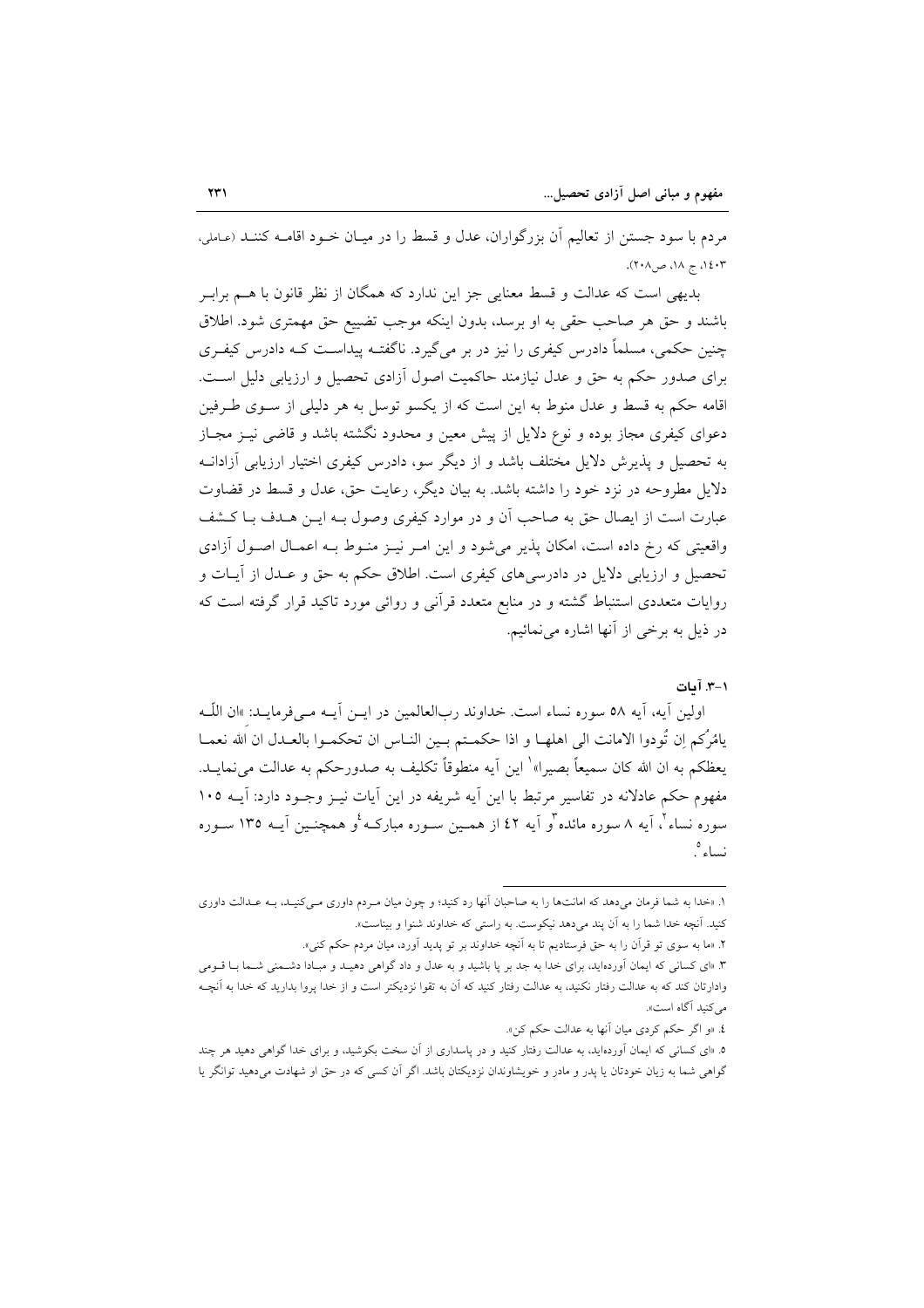از محتوای کلی آیات ذکر شده به قدر کفایت می توانیم به اراده خداونـد مبنـی بـر جایگـاه والای احقاق حق واقعی و کشف حقیقت مطلق به مفهوم یکی از روش های رسیدن به عــدل و قسط استناد نمائيم. در واقع يكي از اهداف و اعراض مندرج در آيات فوق، احقاق حق افراد و صدور حکم بر مبنای حقیقت مادی در دادرسی به مفهوم عام و رسیدگی های قضایی است.

#### ۲-۳. روایات

علاوه بر آیات مذکور که می توان آنها را مبنایی برای اعمال اصول آزادی تحصیل و ارزیابی دلایل به عنوان یکی از راههای رسیدن به عدل و قسط دانــست، روایــات زیــر نیــز قابــل ذکــر هستند:

قال الصادق (عليه السلام): «القضاء اربعه: ثلاثه في النار و واحد في الجنه: رجل قضي بجور و هو يعلم فهو في النار و رجل قضي بجور و هو لا يعلم فهو في النـار و رجـل قـضي بـالحق وهو لا يعلم، فهو في النار و رجل قضي بالحق و هو يعلم فهو في الجنه». `

همين طور؛ «قال: «الحكم حكمان: حكم الله و حكم اهل الجاهليه، فمـــز اخطــأكم الله حكــم بحكم الجاهليه» (عاملي، پيشين، جزء ١٨، باب ٤، احاديث ٦ و ٧).

همچنين عن الباقر (ع): «من حكم بدر همين فاخطأ فلقد كفر» (حلي، ١٤٠١، ج دوم، ص١٧٩).

از روایات فوق چنین برداشت می شود که هدف از بیان آنهـا صـرفاً ذکـر شـرایط حــاکم و قاضی نبوده است، بلکه خود حکم صادره نیز مورد نظـر بــوده اســت. در واقــع هرچنــد ظــاهر عبارات ناظر به شرایط قاضی است، اما با توجه به مفهوم برآمده از آنها می توان بــه ایــن نتیجــه رسيد كه در نظر ائمه اطهار (ع) قضاوت به عدل و قسط يكي از مصاديق قضاوت به حق است و قضاوت به عدل و قسط نیز نمی تواند قضاوتی غیر از احقاق حـق افـراد، تـشخیص حقیقـت مطلق و صدور حکم بر مبنای آن باشد.

تهیدست باشد، توانگری و تهیدستی او شما را از شهادت به حق باز ندارد که خدا به رعایت حال آنان از شما سزاوارتر است؛ یس از هوای خویش پیروی نکنید که مبادا از حق منحرف شوید و اگر زبان خود را با گواهی ناحق بییمائید یا از گــواهی دادن برتابید، بدانید که خدا به آنچه میکنید آگاه است و کیفرش در انتظار شماست».

١. امام صادق (ع) میفرماید: «قضات چهار دستهاند که سه دسته از آنها جهنمی و یک دسته بهشتی|ند. قاضی که از روی جور حکم میدهد در حالی که جور بودن آن را میداند، جهنمی است. قاضی که به جور حکم میدهد درحالیکه از این امـر غافـل است، جهنمی است. قاضی که به حق حکم می دهد درحالیکه از آن ناآگاه است جهنمی است و قاضـی کـه بـه حـق حکـم میدهد و از حق بودن آن آگاه است بهشتی است».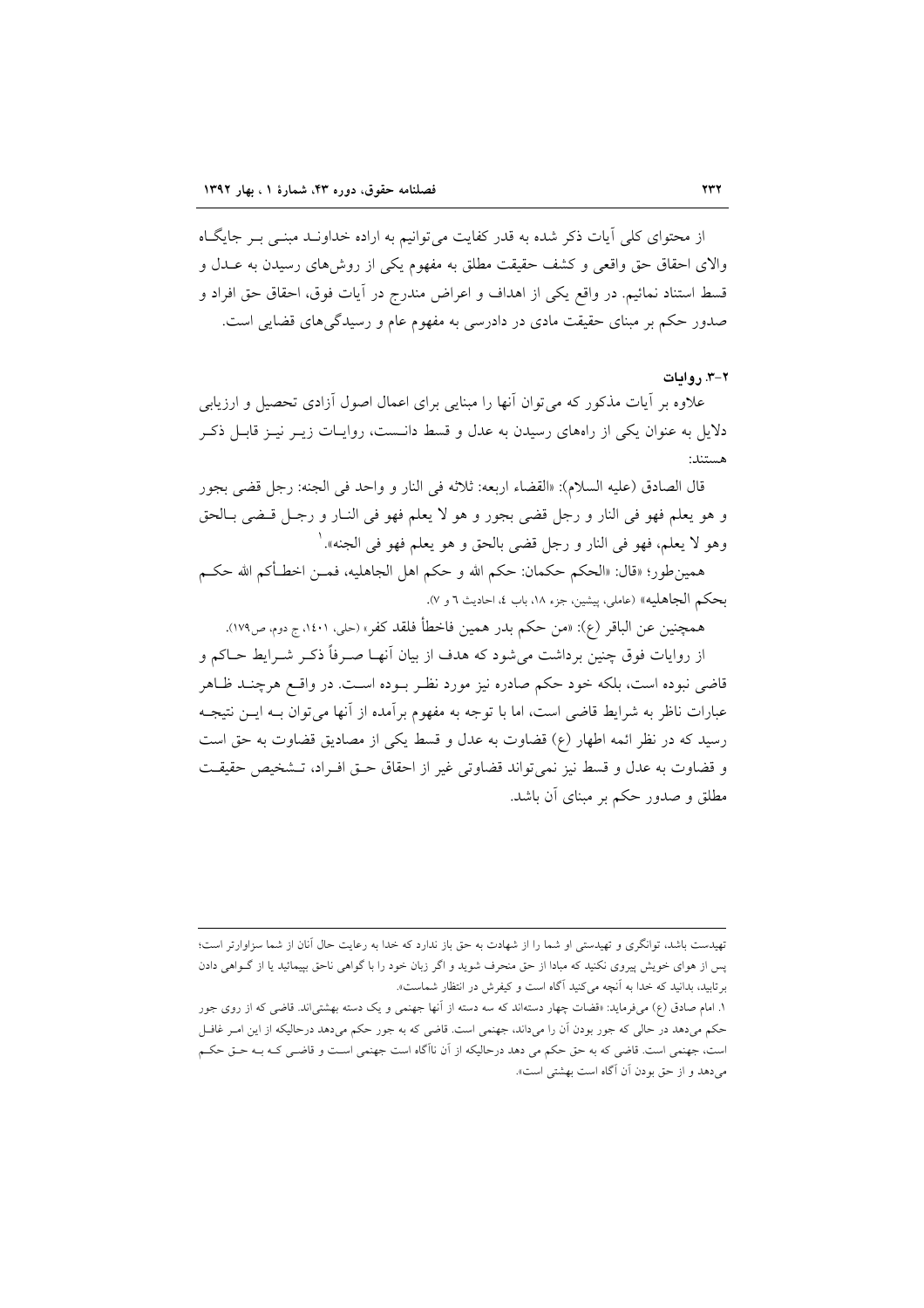### نتىحە

دلیل را بی تردید می توان اساسی ترین مفهوم و فی الواقع محوری ترین مسئله دادرسی کیفری دانست که با توسل به اَن حقیقت اتفاق افتاده، اَشکار و مجرم واقعی شناخته میشود. بــه بیــان دیگر، هدف دادرسی کیفری که دستیابی و اثبات حقیقتی است که واقــع گـــشته، تنهــا در پرتــو دلیل و با کمک آن تحقق خواهد یافت. اهمیت این مفهوم، ضـرورت مطالعـه عمیــق قواعــد و اصول حاکم بر آن را توجیه می نماید. اصول بنیادین آزادی تحصیل و ارزیابی ادلـه کیفـری کـه اساساً تحت عنوان واحد اصل آزادی دلیل قرار میگیرند، از مهمترین قواعد حاکم بــر دلیــل در حوزہ دادرسی کیفری مے باشند.

آزادی تحصیل دلیل که متضمن امکان توسل، ارائه، ابراز و پذیرش هر نـوع دلیـل در یـک دادرسی کیفری میباشد، بدین مفهوم است که در ارائه ادله هیچگونه محـدودیتی غیـر از آنچـه مورد تصریح مقنن قرار گرفته باشد، وجود ندارد. مــسلماً چنــین اَزادی مطلــق و بــدون قیــد و شرط نخواهد بود و محدودیتهایی به خصوص در راستای تحقق اصل مشروعیت در تحصیل دلایل، گستره اصل مذکور را تحت تاثیر قرار میدهد. تحلیل عمیق این مفهوم نشان میدهد که مباني اصل فوق را مي توان در دو مفهوم مصلحت عمومي و عدالت جـستجو نمـود. مـصلحت عمومي مقتضى كشف حقيقت و اعمال مجازات بر مجرمين واقعى است و چنين هدف والايـبي جز با اعمال اصل آزادی تحصیل دلیل حاصل نخواهد گشت. به علاوه هدف متعـالی دادرســی کیفری که اجرای عدالت با کیفر بزهکاران و تبرئه بی گناهان است، مستلزم اعمـال اصـل آزادی تحصیل دلیل خواهد بود. آزادی ارزیابی دلیل نیز که بـه مفهـوم آزادی دادرسـان در سـنجش و ارزیابی ادله و اعطای ارزش اثباتی به هر قطعه از دلایل و نهایتاً صدور حکـم بـر مبنـای اقنـاع وجدان می باشد، ریشه در اصل برائت دارد بر این اساس کـه مـضمون ایـن آزادی اقتـضا دارد دادرس برای صدور حکم محکومیت با وجود ادله کافی به درجهای از یقین و اطمینـان کــه آن را اقناع وجدان می نامند، برسد و هرگونــه شــک و تردیــد کــه دادرس را از اقنــاع وجــدان دور سازد، بر اساس اصل برائت به نفع متهم تفسیر گشته و متهم را تبرئه می سازد.

# منابع و مأخذ

# الف– فارسى

– آخوندی، محمود (۱۳۷۹)، **آیین دادرسی کیفری– اندیشهها**. جلد چهارم، چاپ اول، قم: انتشارات اشراق. – آشوری، محمد (۱۳۸۳)، **آئین دادرسی کیفری**. جلد دوم، چاپ چهارم، تهران: نشر سمت. – انصاف پور، غلامرضا (۱۳۷۳)، **فرهنگ کامل فارسی**. چاپ اول، تهران: انتشارات زوار. – پور زند مقدم، پژمان (۱۳۷۹)، **"مطالعه تئوری دلیل در دادرسی کیفری"** پایان نامه کارشناسی ارشد، مجتمع اَموزشی عالی قم دانشگاه تهران.